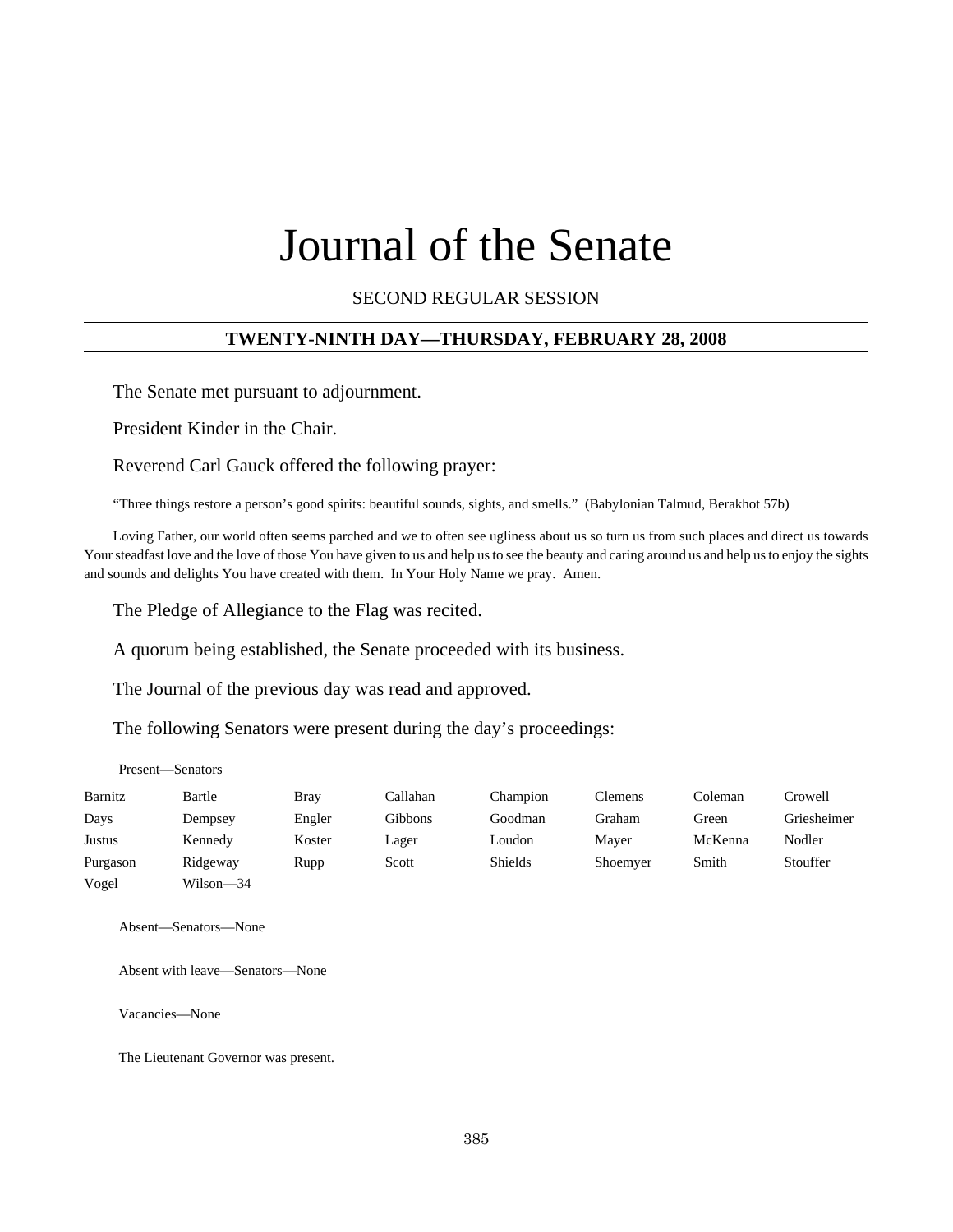#### **RESOLUTIONS**

Senator Dempsey offered Senate Resolution No. 1973, regarding Carl Harke, which was adopted.

Senator Dempsey offered Senate Resolution No. 1974, regarding Raymond Nadler, which was adopted.

Senator Dempsey offered Senate Resolution No. 1975, regarding Earl Siekman, which was adopted.

Senator Dempsey offered Senate Resolution No. 1976, regarding Glenn Faust, which was adopted.

Senator Dempsey offered Senate Resolution No. 1977, regarding Dennis R. "Denny" Sherman, which was adopted.

Senator Dempsey offered Senate Resolution No. 1978, regarding Kevin Toebben, which was adopted.

Senator Dempsey offered Senate Resolution No. 1979, regarding Gary Sherman, which was adopted.

Senator Dempsey offered Senate Resolution No. 1980, regarding Megan Gross, St. Charles, which was adopted.

Senator Shoemyer offered Senate Resolution No. 1981, regarding the Fifty-fifth Wedding Anniversary of Bill and Betty Richard, Bowling Green, which was adopted.

Senator Engler offered Senate Resolution No. 1982, regarding Haley Montana Sutton, which was adopted.

Senator Engler offered Senate Resolution No. 1983, regarding Kallie Middleton, which was adopted.

Senator Engler offered Senate Resolution No. 1984, regarding Diane Frease Behlke, which was adopted.

Senator Barnitz offered Senate Resolution No. 1985, regarding Brenda J. Skaggs, St. James, which was adopted.

Senator Kennedy offered Senate Resolution No. 1986, regarding Teresa McConnell, St. Louis, which was adopted.

Senator Graham offered Senate Resolution No. 1987, regarding the One Hundred Fourth Birthday of Charles Jefferson, Columbia, which was adopted.

Senator Scott offered Senate Resolution No. 1988, regarding Paige Nicole Shipley, Sedalia, which was adopted.

Senator Scott offered Senate Resolution No. 1989, regarding Breanne Barnes, Stockton, which was adopted.

Senator Kennedy offered Senate Resolution No. 1990, regarding Jason Buck, Imperial, which was adopted.

Senator Smith offered Senate Resolution No. 1991, regarding the One Hundred Twenty-fifth Anniversary of Temple Beth El, Jefferson City, which was adopted.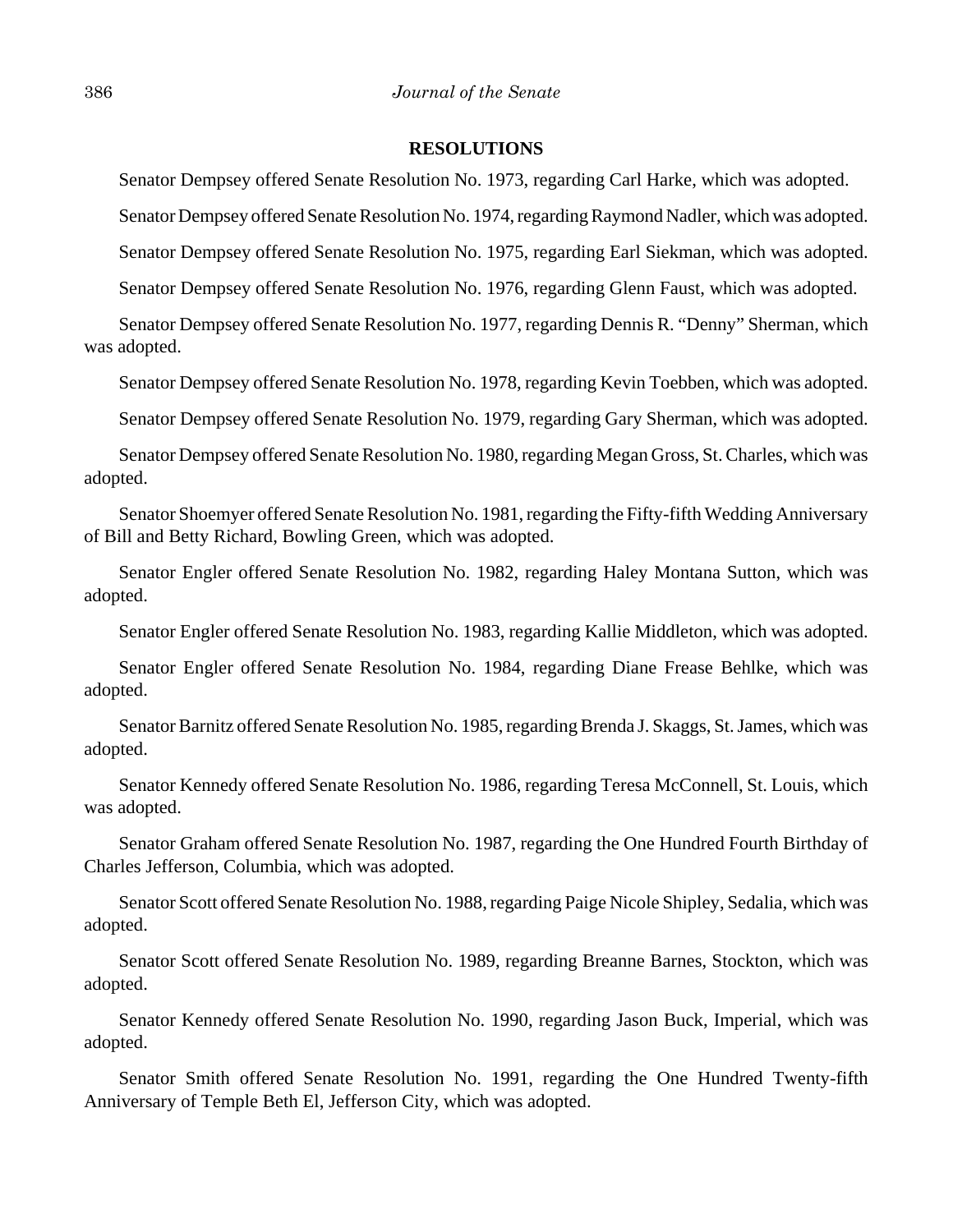#### **INTRODUCTION OF BILLS**

The following Bills and Joint Resolutions were read the 1st time and ordered printed:

#### **SB 1242**–By Barnitz.

An Act to repeal sections 210.482, 210.486, 210.545, 210.565, 210.566, 453.026, and 453.030, RSMo, and to enact in lieu thereof seven new sections relating to foster care and adoption.

#### **SB 1243**–By Barnitz.

An Act to repeal section 575.150, RSMo, and to enact in lieu thereof one new section relating to resisting arrest, with penalty provisions.

#### **SB 1244**–By Barnitz.

An Act to amend chapter 620, RSMo, by adding thereto one new section relating to the entrepreneurial development council.

#### **SB 1245**–By Nodler.

An Act to repeal sections 115.350 and 561.021, RSMo, and to enact in lieu thereof one new section relating to disqualification of candidates for public office.

#### **SB 1246**–By Justus.

An Act to repeal sections 43.545, 455.200, 455.545, and 565.063, RSMo, and to enact in lieu thereof four new sections relating to domestic violence, with penalty provisions.

#### **SB 1247**–By Coleman.

An Act to repeal sections 374.700, 374.705, 374.710, 374.715, 374.716, 374.720, 374.730, 374.735, 374.740, 374.750, 374.755, 374.760, 374.763, 374.764, 374.783, 374.784, 374.785, 374.786, and 374.787, RSMo, and to enact in lieu thereof twenty-three new sections relating to the licensure of bail bond and surety recovery agents, with penalty provisions.

#### **SB 1248**–By Mayer.

An Act to amend chapter 640, RSMo, by adding thereto one new section relating to environmental permit coordination.

#### **SB 1249**–By Wilson.

An Act to amend chapter 452, RSMo, by adding thereto one new section relating to parenting coordinators.

#### **SB 1250**–By Wilson.

An Act to amend chapter 453, RSMo, by adding thereto one new section relating to foster care and adoption promotion.

#### **SB 1251**–By Days.

An Act to repeal sections 115.275 and 115.289, RSMo, and to enact in lieu thereof three new sections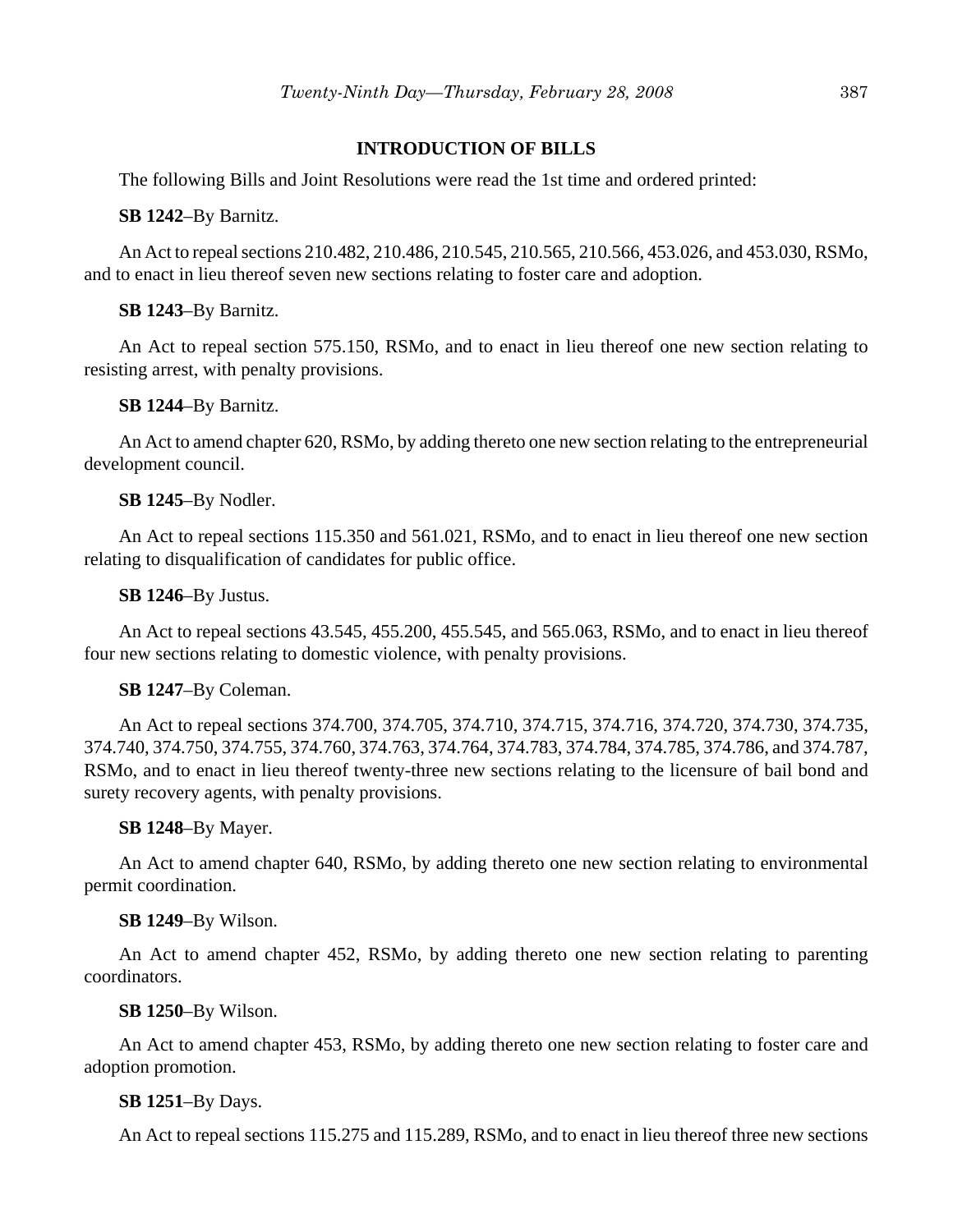relating to advance voting, with penalty provisions.

**SB 1252**–By Days.

An Act to repeal section 115.637, RSMo, and to enact in lieu thereof one new section relating to election offenses, with penalty provisions.

# **SB 1253**–By Shoemyer.

An Act to amend chapter 52, RSMo, by adding thereto four new sections relating to property taxpayer information, with penalty provisions.

# **SB 1254**–By Green.

An Act to amend chapter 67, RSMo, by adding thereto one new section relating to political subdivision services bidding standards.

# **SB 1255**–By Purgason.

An Act to amend chapter 208, RSMo, by adding thereto one new section relating to public assistance for illegal immigrants.

# **SB 1256**–By Lager.

An Act to repeal sections 92.110, 92.160, 92.210, and 92.250, RSMo, and to enact in lieu thereof four new sections relating to city earnings taxes.

# **SB 1257**–By Goodman.

An Act to repeal sections 565.024, 565.081, 565.082, and 565.083, RSMo, and to enact in lieu thereof four new sections relating to assault of a highway worker, with penalty provisions.

# **SB 1258**–By Goodman.

An Act to repeal sections 192.925, 197.500, 198.006, 198.070, 198.090, 198.532, 208.909, 208.912, 208.915, 210.900, 210.906, 210.933, 565.180, 565.182, 565.184, 565.188, 565.200, 660.010, 660.050, 660.053, 660.054, 660.055, 660.057, 660.058, 660.060, 660.062, 660.067, 660.069, 660.070, 660.099, 660.250, 660.255, 660.260, 660.261, 660.263, 660.265, 660.270, 660.275, 660.280, 660.285, 660.290, 660.295, 660.300, 660.305, 660.310, 660.315, 660.317, 660.320, 660.321, 660.400, 660.403, 660.405, 660.407, 660.409, 660.411, 660.414, 660.416, 660.418, 660.420, 660.512, 660.600, 660.603, 660.605, 660.608, 660.620, and 660.625, RSMo, and to enact in lieu thereof fifty-nine new sections relating to protections for senior citizens, disabled persons, and children, with penalty provisions.

# **SB 1259**–By Bartle.

An Act to amend chapter 208, RSMo, by adding thereto one new section relating to illegal drug use of applicants and recipients of temporary assistance for needy families benefits.

# **SB 1260**–By Bartle.

An Act to repeal section 67.1850, RSMo, and to enact in lieu thereof one new section relating to licensing of a geographical information system by a community.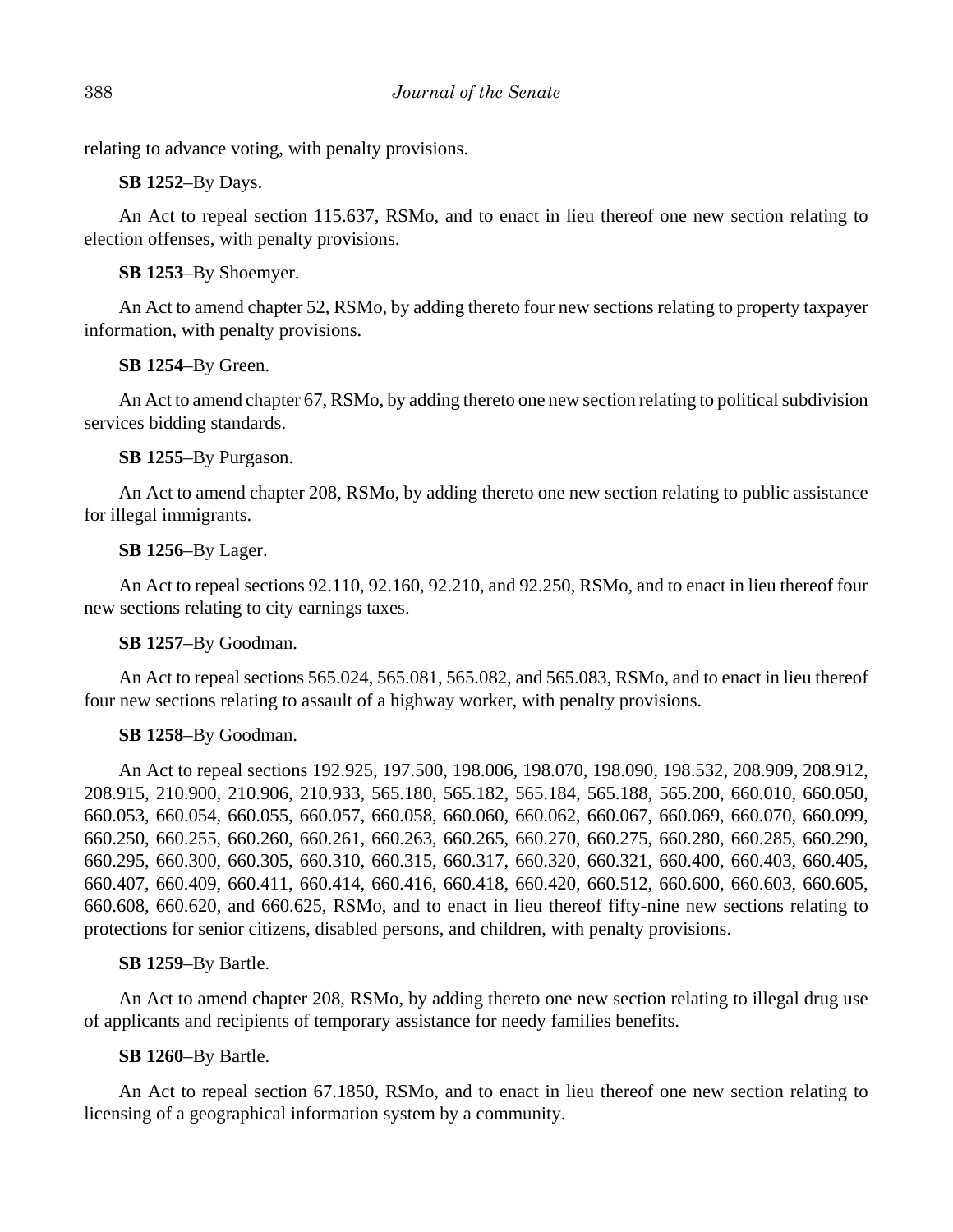#### **SB 1261**–By Bray.

An Act to amend chapter 251, RSMo, by adding thereto one new section relating to collaboration among state departments to secure federal energy independence grants.

#### **SB 1262**–By Bray.

An Act to repeal sections 30.750, 30.753, 30.756, 30.758, 30.760, 30.765, 144.030, 393.1020, 393.1025, 393.1030, 393.1035, and 393.1040, RSMo, and to enact in lieu thereof eleven new sections relating to renewable energy, with penalty provisions.

#### **SB 1263**–By Bray.

An Act to repeal sections 8.812, 64.170, 64.196, 64.205, 67.280, and 170.011, RSMo, and to enact in lieu thereof sixteen new sections relating to energy efficiency, with penalty provisions.

# **SB 1264**–By Bray.

An Act to amend chapter 197, RSMo, by adding thereto eleven new sections relating to adverse health events.

#### **SB 1265**–By Bray.

An Act to amend chapter 389, RSMo, by adding thereto one new section relating to the regulation of contract carriers that transport railroad employees, with penalty provisions.

# **SB 1266**–By Bray.

An Act to repeal section 143.121, RSMo, and to enact in lieu thereof one new section relating to Missouri adjusted gross income.

#### **SB 1267**–By Bray.

An Act to amend chapter 115, RSMo, by adding thereto one new section relating to electronic voting systems, with an emergency clause.

#### **SB 1268**–By Ridgeway.

An Act to repeal section 143.191, RSMo, and to enact in lieu thereof one new section relating to withholding exemptions for state income tax purposes.

# **SB 1269**–By Ridgeway and Goodman.

An Act to repeal section 544.470, RSMo, and to enact in lieu thereof one new section relating to bail for illegal aliens.

# **SB 1270**–By Ridgeway.

An Act to repeal section 135.967, RSMo, and to enact in lieu thereof one new section relating to enhanced enterprise zones.

# **SB 1271**–By Kennedy and Coleman.

An Act to amend chapter 473, RSMo, by adding thereto one new section relating to certain public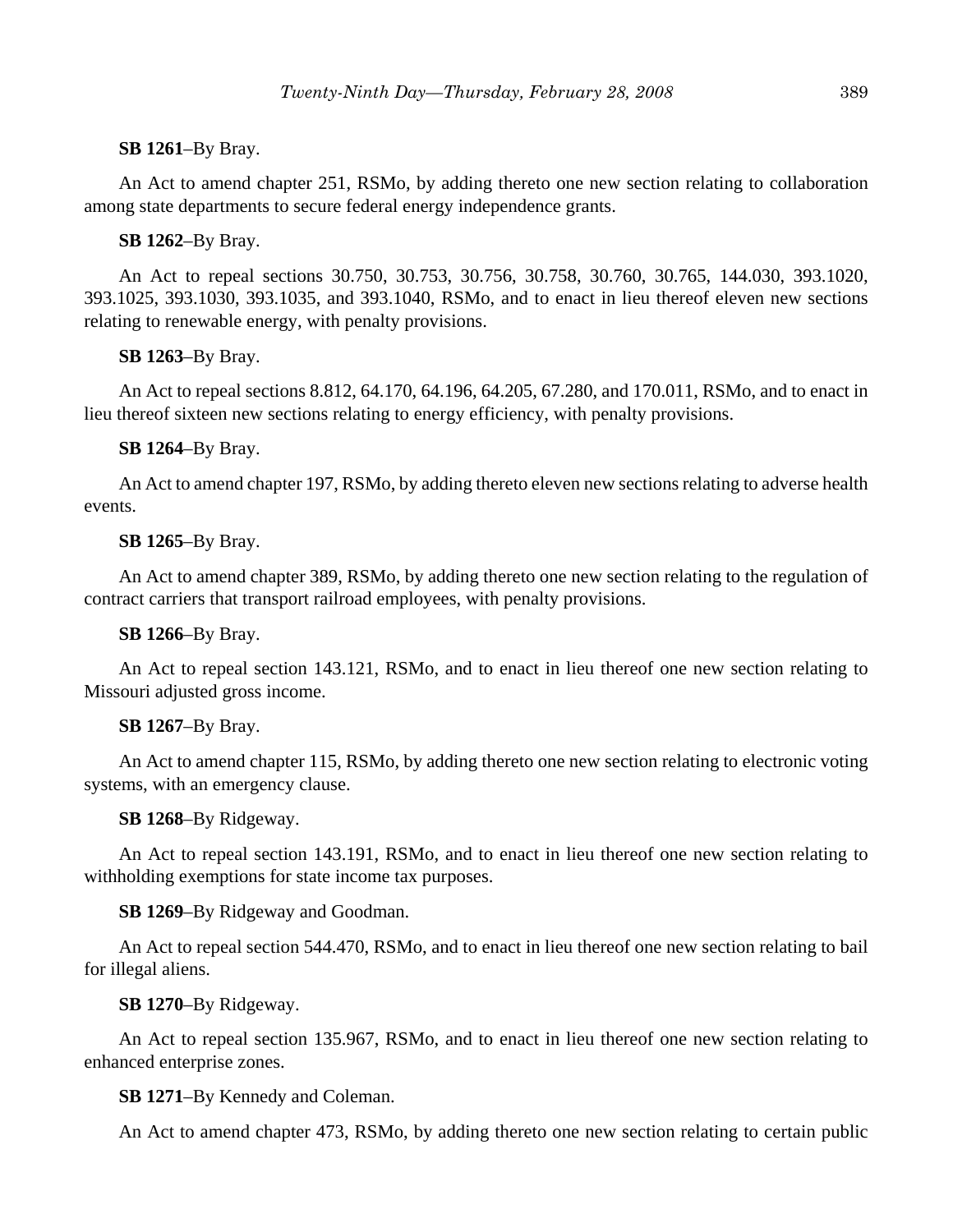administrators.

**SB 1272**–By Kennedy.

An Act to amend chapter 376, RSMo, by adding thereto one new section relating to the treatment of quality of care data, with penalty provisions.

**SB 1273**–By Wilson.

An Act to amend chapter 161, RSMo, by adding thereto one new section relating to teaching standards.

**SB 1274**–By Stouffer.

An Act to amend chapter 135, RSMo, by adding thereto one new section relating to a tax credit for contributions made to mentally retarded and developmental type disability care providers.

**SB 1275**–By Vogel.

An Act to repeal sections 142.900, 143.221, 143.511, 143.551, and 144.080, RSMo, and to enact in lieu thereof five new sections relating to electronic filing of returns for income, motor fuel, sales, and withholding taxes, with penalty provisions.

**SB 1276**–By Griesheimer.

An Act to repeal section 99.820, RSMo, section 99.825 as enacted by senate committee substitute for house committee substitute for house bill no. 741, ninety-fourth general assembly, first regular session, and section 99.825 as enacted by conference committee substitute for house committee substitute for senate bill no. 1, eighty-ninth general assembly, second extraordinary session, and to enact in lieu thereof two new sections relating to tax increment financing.

**SB 1277**–By Scott, Smith, Justus, Callahan, Green, Coleman, Wilson, Koster, Kennedy, Shoemyer, McKenna, Shields, Bartle and Purgason.

An Act to amend chapter 393, RSMo, by adding thereto one new section relating to energy efficiency investments by electric and gas corporations.

**SB 1278**–By Shields.

An Act to repeal section 386.120, RSMo, and to enact in lieu thereof one new section relating to requirements for public service commission members.

**SB 1279**–By Clemens.

An Act to repeal section 196.075, RSMo, and to enact in lieu thereof one new section relating to misbranding of food.

**SB 1280**–By Clemens.

An Act to amend chapter 348, RSMo, by adding thereto six new sections relating to a livestock feed and crop input loan guarantee program.

**SJR 49**–By Lager.

Joint Resolution submitting to the qualified voters of Missouri, an amendment repealing section 4(d)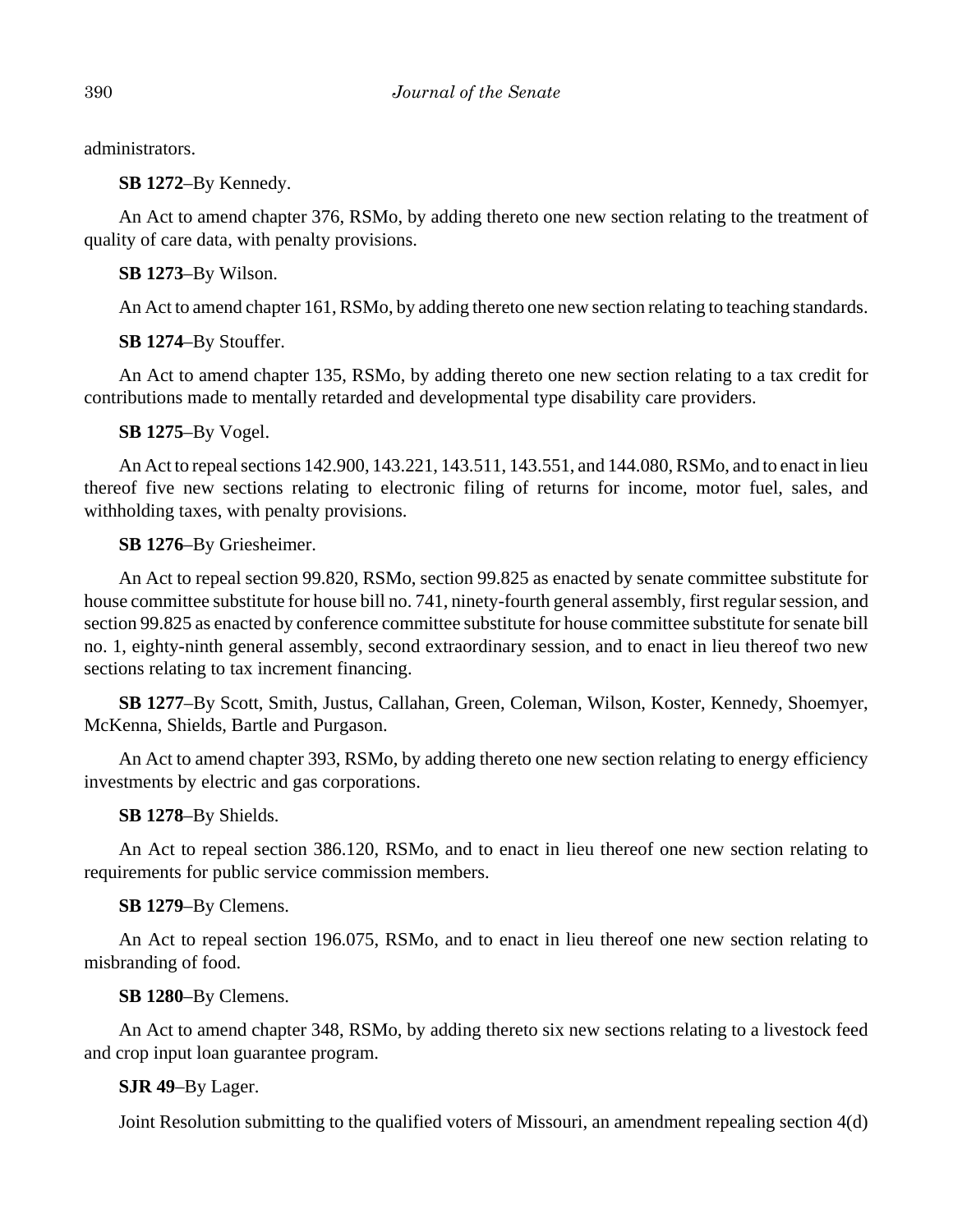of article X of the Constitution of Missouri, and adopting one new section in lieu thereof relating to taxation of income.

**SJR 50**–By Lager.

Joint Resolution submitting to the qualified voters of Missouri an amendment repealing section 27(a) of article IV of the Constitution of Missouri, and adopting three new sections in lieu thereof relating to the commonsense obligation to provide accountability and spending stabilization act.

Senator Crowell assumed the Chair.

#### **REPORTS OF STANDING COMMITTEES**

Senator Gibbons, Chairman of the Committee on Gubernatorial Appointments, submitted the following reports, reading of which was waived:

Mr. President: Your Committee on Gubernatorial Appointments, to which were referred the following appointments and reappointments, begs leave to report that it has considered the same and recommends that the Senate do give its advice and consent to the following:

Jennifer L. Kneib, as a member of the Missouri Higher Education Loan Authority;

Also,

Susan S. Jones, Democrat, as a member of the Clay County Board of Election Commissioners;

Also,

David A. Johnson, as a member of the State Blasting Safety Board;

Also,

Steve W. Luecker and Ronald D. Scheiderer, Democrats, as members of the State Fair Commission; Also,

Venable M. Houts, as a member of the Missouri State Board of Accountancy;

Also,

Terry M. Mackey, as a member of the Missouri Planning Council on Developmental Disabilities;

Also,

William J. Luetkenhaus, Democrat, as a member of the Missouri Housing Development Commission.

Senator Gibbons requested unanimous consent of the Senate to vote on the above reports in one motion. There being no objection, the request was granted.

Senator Gibbons moved that the committee reports be adopted, and the Senate do give its advice and consent to the above appointments and reappointments, which motion prevailed.

President Pro Tem Gibbons assumed the Chair.

Senator Loudon, Chairman of the Committee on Small Business, Insurance and Industrial Relations, submitted the following reports: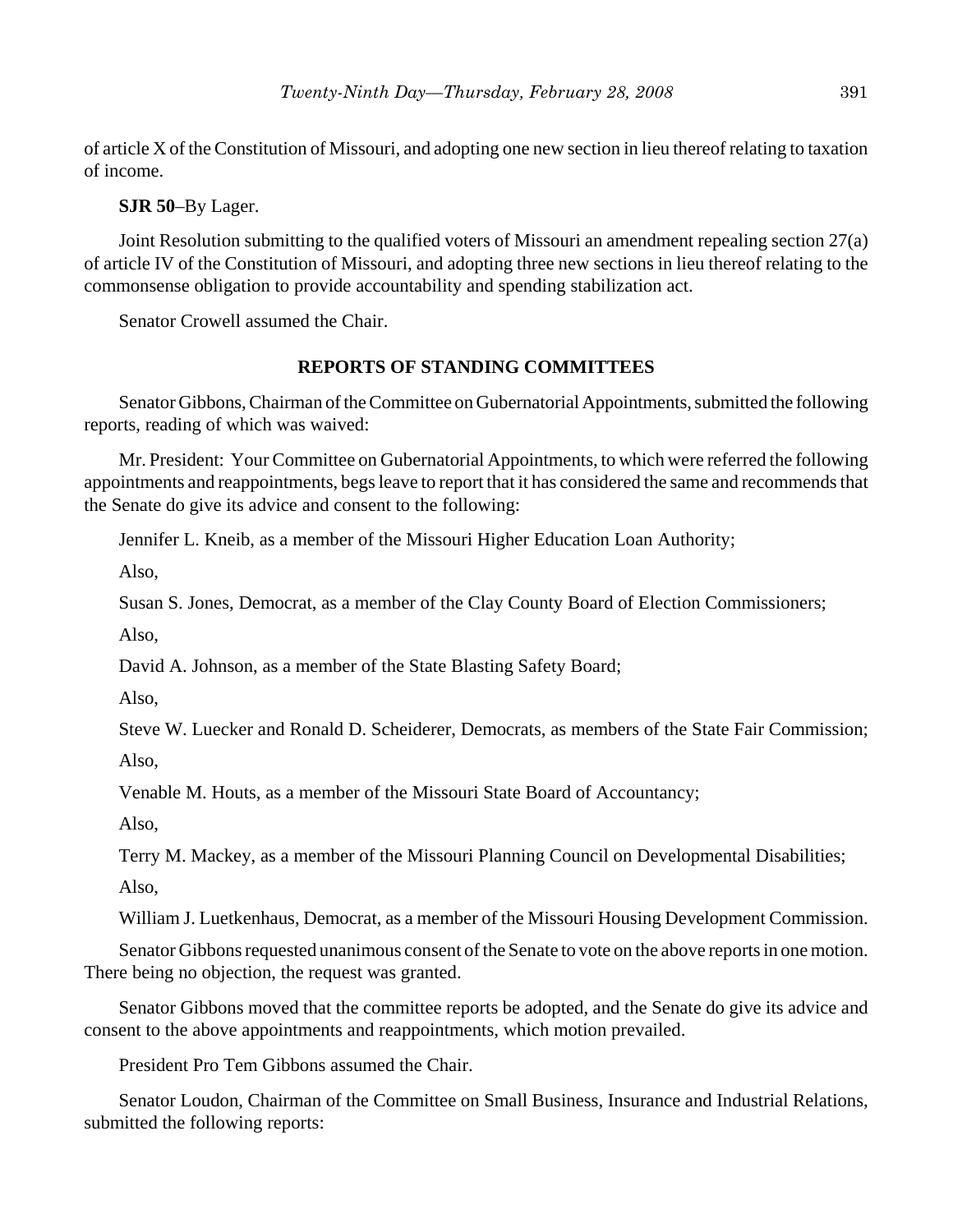Mr. President: Your Committee on Small Business, Insurance and Industrial Relations, to which was referred **SB 1121**, begs leave to report that it has considered the same and recommends that the bill do pass and be placed on the Consent Calendar.

Also,

Mr. President: Your Committee on Small Business, Insurance and Industrial Relations, to which was referred **SB 996**, begs leave to report that it has considered the same and recommends that the Senate Committee Substitute, hereto attached, do pass.

Also,

Mr. President: Your Committee on Small Business, Insurance and Industrial Relations, to which was referred **SB 865**, begs leave to report that it has considered the same and recommends that the Senate Committee Substitute, hereto attached, do pass.

Senator Vogel, Chairman of the Committee on Ways and Means, submitted the following report:

Mr. President: Your Committee on Ways and Means, to which was referred **SB 717**, begs leave to report that it has considered the same and recommends that the bill do pass.

Senator Griesheimer, Chairman of the Committee on Economic Development, Tourism and Local Government, submitted the following reports:

Mr. President: Your Committee on Economic Development, Tourism and Local Government, to which was referred **SB 885**, begs leave to report that it has considered the same and recommends that the bill do pass and be placed on the Consent Calendar.

Also,

Mr. President: Your Committee on Economic Development, Tourism and Local Government, to which was referred **SB 822**, begs leave to report that it has considered the same and recommends that the bill do pass and be placed on the Consent Calendar.

Senator Champion, Chairman of the Committee on Seniors, Families and Public Health, submitted the following reports:

Mr. President: Your Committee on Seniors, Families and Public Health, to which was referred **SB 756**, begs leave to report that it has considered the same and recommends that the Senate Committee Substitute, hereto attached, do pass.

Also,

Mr. President: Your Committee on Seniors, Families and Public Health, to which was referred **SB 764**, begs leave to report that it has considered the same and recommends that the bill do pass.

Senator Bartle, Chairman of the Committee on the Judiciary and Civil and Criminal Jurisprudence, submitted the following reports:

Mr. President: Your Committee on the Judiciary and Civil and Criminal Jurisprudence, to which were referred **SB 1034** and **SB 802**, begs leave to report that it has considered the same and recommends that the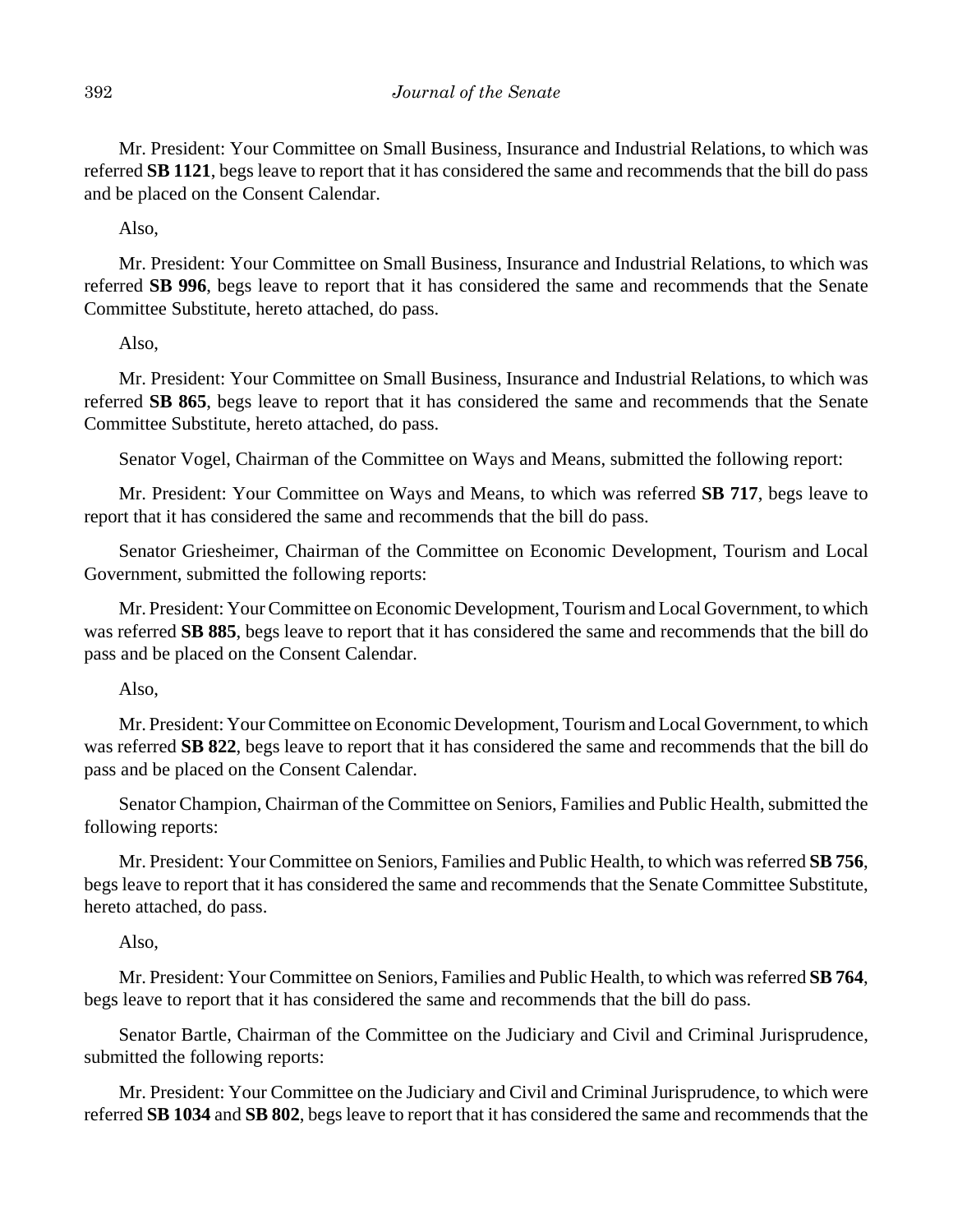Senate Committee Substitute, hereto attached, do pass.

Also,

Mr. President: Your Committee on the Judiciary and Civil and Criminal Jurisprudence, to which was referred **SB 1058**, begs leave to report that it has considered the same and recommends that the bill do pass.

Senator Scott, Chairman of the Committee on Financial and Governmental Organizations and Elections, submitted the following reports:

Mr. President: Your Committee on Financial and Governmental Organizations and Elections, to which was referred **SB 1009**, begs leave to report that it has considered the same and recommends that the Senate Committee Substitute, hereto attached, do pass and be placed on the Consent Calendar.

Also,

Mr. President: Your Committee on Financial and Governmental Organizations and Elections, to which was referred **SB 944**, begs leave to report that it has considered the same and recommends that the Senate Committee Substitute, hereto attached, do pass.

Senator Clemens, Chairman of the Committee on Agriculture, Conservation, Parks and Natural Resources, submitted the following report:

Mr. President: Your Committee on Agriculture, Conservation, Parks and Natural Resources, to which was referred **SB 939**, begs leave to report that it has considered the same and recommends that the Senate Committee Substitute, hereto attached, do pass.

Senator Crowell, Chairman of the Committee on Pensions, Veterans' Affairs and General Laws, submitted the following report:

Mr. President: Your Committee on Pensions, Veterans' Affairs and General Laws, to which was referred **SB 1046**, begs leave to report that it has considered the same and recommends that the bill do pass.

Senator Engler, Chairman of the Committee on Commerce, Energy and the Environment, submitted the following reports:

Mr. President: Your Committee on Commerce, Energy and the Environment, to which was referred **SB 1116**, begs leave to report that it has considered the same and recommends that the bill do pass.

Also,

Mr. President: Your Committee on Commerce, Energy and the Environment, to which was referred **SB 1035**, begs leave to report that it has considered the same and recommends that the Senate Committee Substitute, hereto attached, do pass.

Senator Purgason, Chairman of the Committee on Health and Mental Health, submitted the following report:

Mr. President: Your Committee on Health and Mental Health, to which was referred **SB 817**, begs leave to report that it has considered the same and recommends that the bill do pass.

Senator Goodman, Chairman of the Committee on Governmental Accountability and Fiscal Oversight,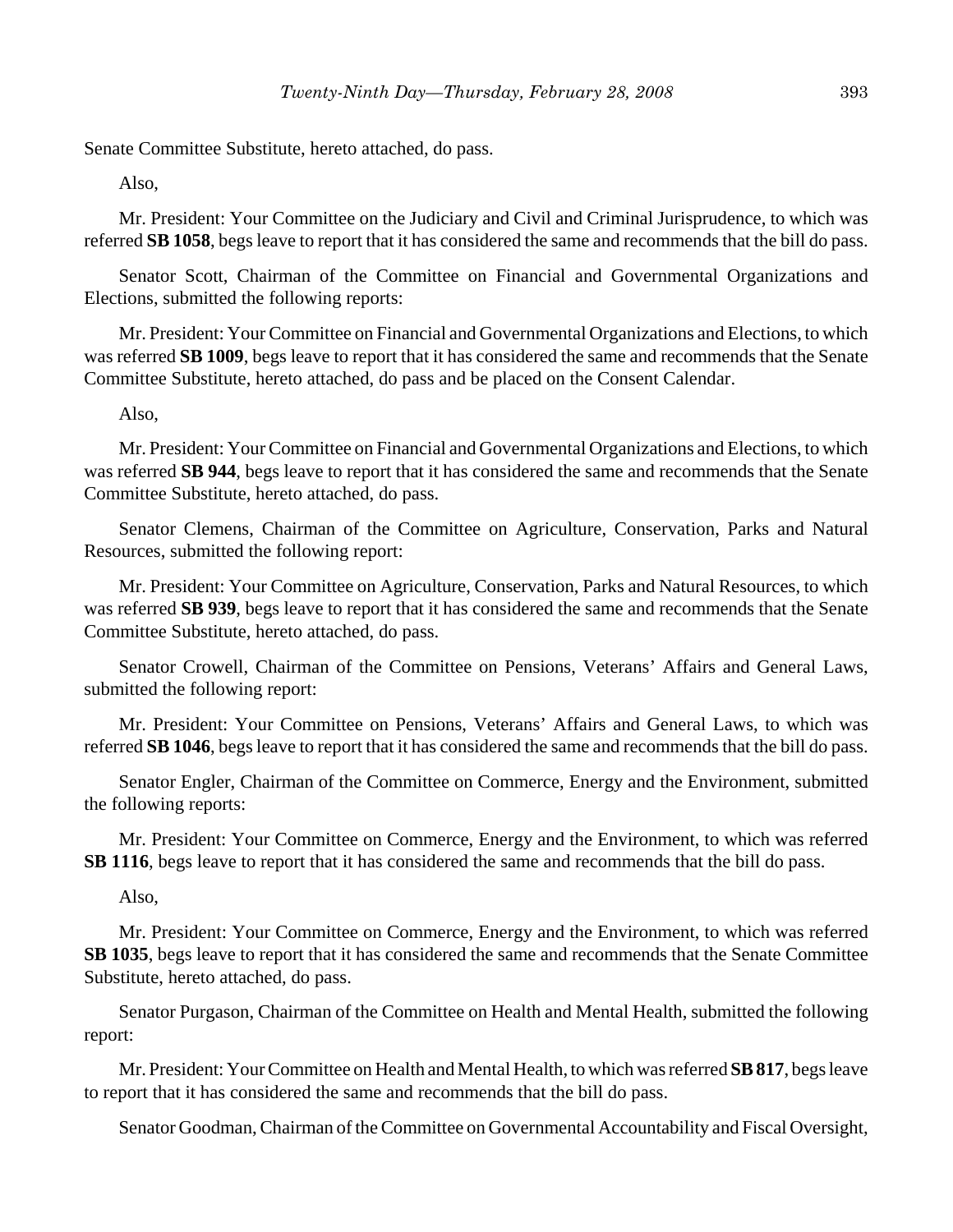submitted the following reports:

Mr. President: Your Committee on Governmental Accountability and Fiscal Oversight, to which were referred **SS** for **SCS** for **SB 778** and **SCS** for **SB 901**, begs leave to report that it has considered the same and recommends that the bills do pass.

Also,

Mr. President: Your Committee on Governmental Accountability and Fiscal Oversight, to which was referred **SB 874**, begs leave to report that it has considered the same and recommends that the Senate Committee Substitute, hereto attached, do pass.

Senator Griesheimer requested unanimous consent of the Senate to correct the committee report on **SB 822**, made by the Committee on Economic Development, Tourism and Local Government; stating that it was mistakenly turned in as a consent bill, when in fact it is not, which request was granted.

Senator Stouffer, Chairman of the Committee on Transportation, submitted the following report:

Mr. President: Your Committee on Transportation, to which was referred **SB 881**, begs leave to report that it has considered the same and recommends that the bill do pass.

Senator Mayer, Chairman of the Committee on Education, submitted the following reports:

Mr. President: Your Committee on Education, to which was referred **SB 967**, begs leave to report that it has considered the same and recommends that the Senate Committee Substitute, hereto attached, do pass.

Also,

Mr. President: Your Committee on Education, to which was referred **SB 925**, begs leave to report that it has considered the same and recommends that the bill do pass and be placed on the Consent Calendar.

Also,

Mr. President: Your Committee on Education, to which was referred **SB 713**, begs leave to report that it has considered the same and recommends that the Senate Committee Substitute, hereto attached, do pass.

# **THIRD READING OF SENATE BILLS**

**SB 978**, introduced by Senator Griesheimer, entitled:

An Act to amend chapter 190, RSMo, by adding thereto one new section relating to recall of ambulance district board members.

Was called from the Consent Calendar and taken up.

On motion of Senator Griesheimer, **SB 978** was read the 3rd time and passed by the following vote:

| YEAS—Senators |          |             |          |                |          |         |             |
|---------------|----------|-------------|----------|----------------|----------|---------|-------------|
| Barnitz       | Bartle   | <b>Bray</b> | Callahan | Champion       | Clemens  | Coleman | Crowell     |
| Days          | Dempsey  | Engler      | Gibbons  | Goodman        | Graham   | Green   | Griesheimer |
| Justus        | Kennedy  | Koster      | Lager    | Loudon         | Mayer    | McKenna | Nodler      |
| Purgason      | Ridgeway | Rupp        | Scott    | <b>Shields</b> | Shoemyer | Smith   | Stouffer    |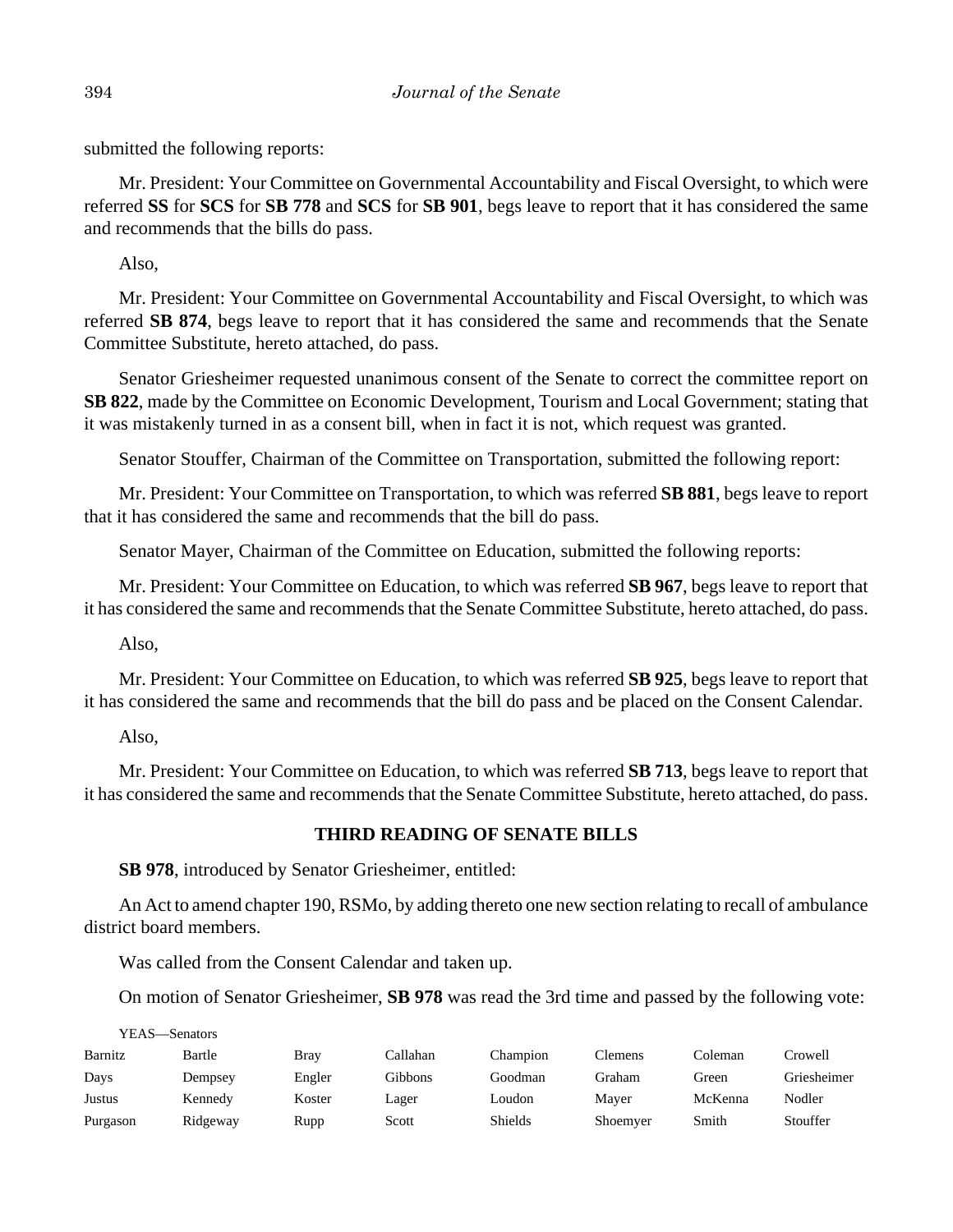Vogel Wilson—34

NAYS—Senators—None

Absent—Senators—None

Absent with leave—Senators—None

Vacancies—None

The President Pro Tem declared the bill passed.

On motion of Senator Griesheimer, title to the bill was agreed to.

Senator Griesheimer moved that the vote by which the bill passed be reconsidered.

Senator Shields moved that motion lay on the table, which motion prevailed.

**SB 760**, with **SCS**, introduced by Senator Stouffer, entitled:

An Act to repeal sections 390.071, 390.136, and 622.095, RSMo, and to enact in lieu thereof two new sections relating to implementing the unified carrier registration plan and agreement to conform with the Unified Carrier Registration Act of 2005, with penalty provisions.

Was called from the Consent Calendar and taken up.

**SCS** for **SB 760**, entitled:

# SENATE COMMITTEE SUBSTITUTE FOR SENATE BILL NO. 760

An Act to repeal sections 390.071, 390.136, and 622.095, RSMo, and to enact in lieu thereof two new sections relating to implementing the unified carrier registration plan and agreement to conform with the Unified Carrier Registration Act of 2005, with penalty provisions.

Was taken up.

Senator Stouffer moved that **SCS** for **SB 760** be adopted, which motion prevailed.

On motion of Senator Stouffer, **SCS** for **SB 760** was read the 3rd time and passed by the following vote:

|               | YEAS—Senators |             |          |          |                |          |             |
|---------------|---------------|-------------|----------|----------|----------------|----------|-------------|
| Barnitz       | Bartle        | <b>Bray</b> | Callahan | Champion | <b>Clemens</b> | Coleman  | Crowell     |
| Days          | Dempsey       | Engler      | Gibbons  | Goodman  | Graham         | Green    | Griesheimer |
| Justus        | Kennedy       | Lager       | Loudon   | Mayer    | McKenna        | Nodler   | Purgason    |
| Ridgeway      | Rupp          | Scott       | Shields  | Shoemyer | Smith          | Stouffer | Vogel       |
| $Wilson - 33$ |               |             |          |          |                |          |             |

NAYS—Senators—None

Absent—Senator Koster—1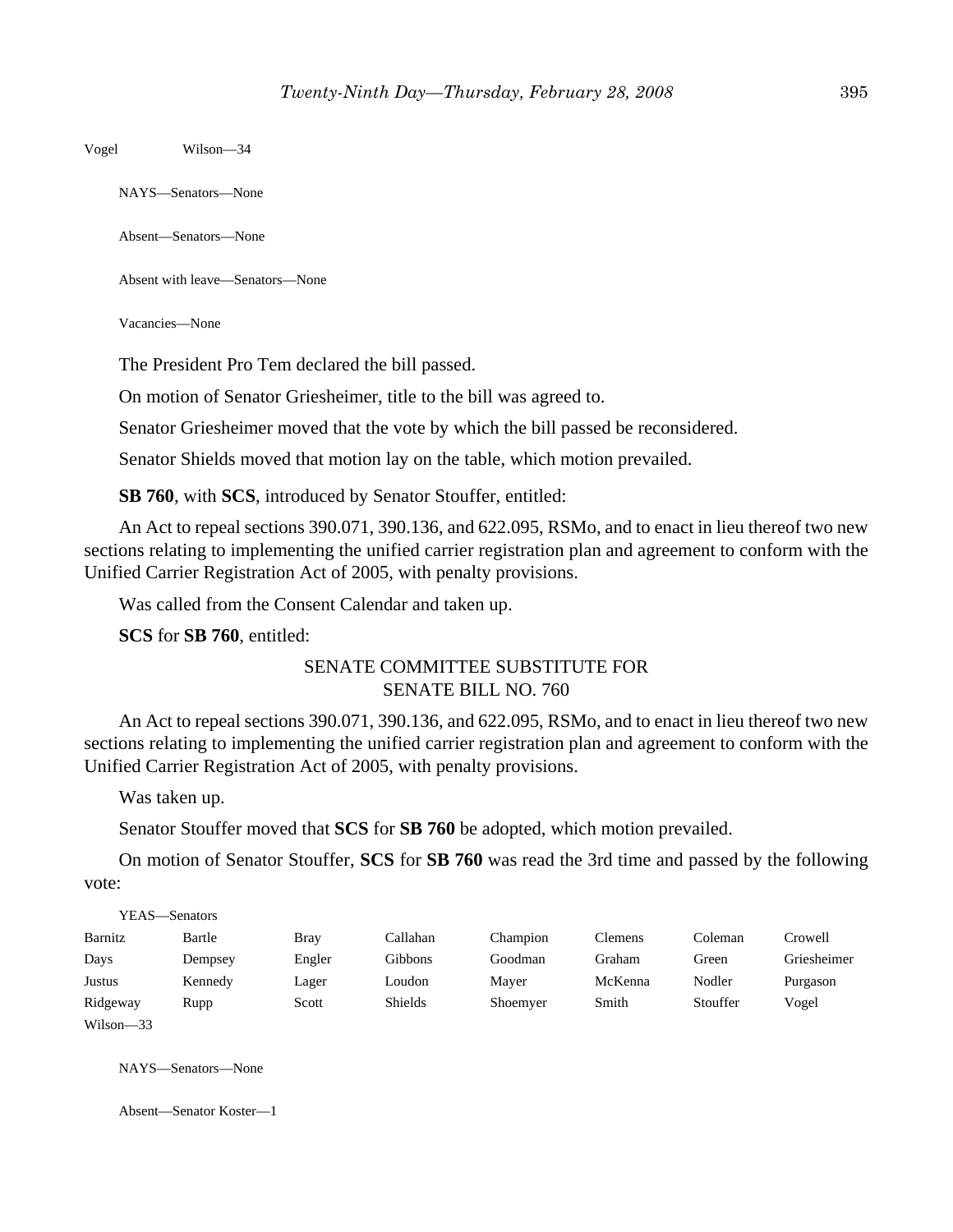Absent with leave—Senators—None

Vacancies—None

The President Pro Tem declared the bill passed.

On motion of Senator Stouffer, title to the bill was agreed to.

Senator Stouffer moved that the vote by which the bill passed be reconsidered.

Senator Shields moved that motion lay on the table, which motion prevailed.

**SB 901**, with **SCS**, introduced by Senator Loudon, et al, entitled:

An Act to repeal sections 287.020, 287.200, and 287.230, RSMo, and to enact in lieu thereof three new sections relating to workers' compensation, with an emergency clause.

Was called from the Consent Calendar and taken up.

**SCS** for **SB 901**, entitled:

# SENATE COMMITTEE SUBSTITUTE FOR SENATE BILL NO. 901

An Act to repeal sections 287.020, 287.200, and 287.230, RSMo, and to enact in lieu thereof three new sections relating to workers' compensation, with an emergency clause.

Was taken up.

Senator Loudon moved that **SCS** for **SB 901** be adopted, which motion prevailed.

On motion of Senator Loudon, **SCS** for **SB 901** was read the 3rd time and passed by the following vote:

| Barnitz  | Bartle    | <b>Brav</b> | Callahan | Champion       | Clemens  | Coleman | Crowell     |
|----------|-----------|-------------|----------|----------------|----------|---------|-------------|
| Days     | Dempsey   | Engler      | Gibbons  | Goodman        | Graham   | Green   | Griesheimer |
| Justus   | Kennedy   | Koster      | Lager    | Loudon         | Mayer    | McKenna | Nodler      |
| Purgason | Ridgeway  | Rupp        | Scott    | <b>Shields</b> | Shoemyer | Smith   | Stouffer    |
| Vogel    | Wilson-34 |             |          |                |          |         |             |

NAYS—Senators—None

Absent—Senators—None

Absent with leave—Senators—None

Vacancies—None

The President Pro Tem declared the bill passed.

The emergency clause was adopted by the following vote:

| YEAS—Senators |        |             |          |                  |         |         |
|---------------|--------|-------------|----------|------------------|---------|---------|
| Barnitz       | Bartle | <b>Bray</b> | Callahan | Champion Clemens | Coleman | Crowell |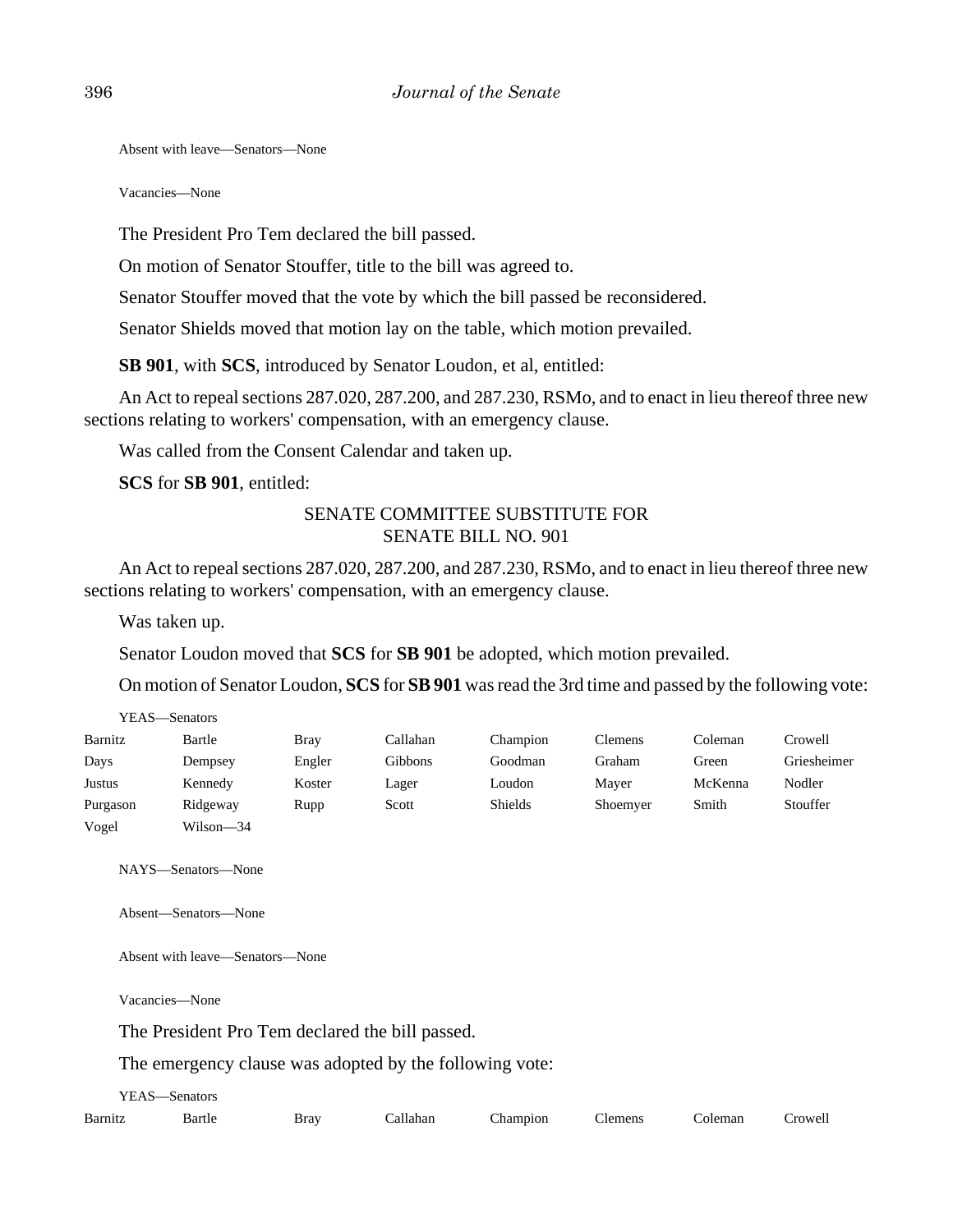| Days     | Dempsey                                                                                                 | Engler | Gibbons | Goodman | Graham   | Green   | Griesheimer |  |  |  |
|----------|---------------------------------------------------------------------------------------------------------|--------|---------|---------|----------|---------|-------------|--|--|--|
| Justus   | Kennedy                                                                                                 | Koster | Lager   | Loudon  | Mayer    | McKenna | Nodler      |  |  |  |
| Purgason | Ridgeway                                                                                                | Rupp   | Scott   | Shields | Shoemyer | Smith   | Stouffer    |  |  |  |
| Vogel    | Wilson-34                                                                                               |        |         |         |          |         |             |  |  |  |
|          |                                                                                                         |        |         |         |          |         |             |  |  |  |
|          | NAYS-Senators-None                                                                                      |        |         |         |          |         |             |  |  |  |
|          |                                                                                                         |        |         |         |          |         |             |  |  |  |
|          | Absent-Senators-None                                                                                    |        |         |         |          |         |             |  |  |  |
|          |                                                                                                         |        |         |         |          |         |             |  |  |  |
|          | Absent with leave-Senators-None                                                                         |        |         |         |          |         |             |  |  |  |
|          |                                                                                                         |        |         |         |          |         |             |  |  |  |
|          | Vacancies-None                                                                                          |        |         |         |          |         |             |  |  |  |
|          |                                                                                                         |        |         |         |          |         |             |  |  |  |
|          | On motion of Senator Loudon, title to the bill was agreed to.                                           |        |         |         |          |         |             |  |  |  |
|          | Senator Loudon moved that the vote by which the bill passed be reconsidered.                            |        |         |         |          |         |             |  |  |  |
|          |                                                                                                         |        |         |         |          |         |             |  |  |  |
|          | Senator Shields moved that motion lay on the table, which motion prevailed.                             |        |         |         |          |         |             |  |  |  |
|          | <b>SB 970</b> , introduced by Senator Scott, entitled:                                                  |        |         |         |          |         |             |  |  |  |
|          |                                                                                                         |        |         |         |          |         |             |  |  |  |
|          | An Act to repeal section 105.483, RSMo, and to enact in lieu thereof one new section relating to filing |        |         |         |          |         |             |  |  |  |
|          | financial interest statements.                                                                          |        |         |         |          |         |             |  |  |  |

Was called from the Consent Calendar and taken up.

On motion of Senator Scott, **SB 970** was read the 3rd time and passed by the following vote:

|          | YEAS—Senators |        |          |                |          |         |             |
|----------|---------------|--------|----------|----------------|----------|---------|-------------|
| Barnitz  | Bartle        | Brav   | Callahan | Champion       | Clemens  | Coleman | Crowell     |
| Days     | Dempsey       | Engler | Gibbons  | Goodman        | Graham   | Green   | Griesheimer |
| Justus   | Kennedy       | Koster | Lager    | Loudon         | Mayer    | McKenna | Nodler      |
| Purgason | Ridgeway      | Rupp   | Scott    | <b>Shields</b> | Shoemyer | Smith   | Stouffer    |
| Vogel    | Wilson-34     |        |          |                |          |         |             |

NAYS—Senators—None

Absent—Senators—None

Absent with leave—Senators—None

Vacancies—None

The President Pro Tem declared the bill passed.

On motion of Senator Scott, title to the bill was agreed to.

Senator Scott moved that the vote by which the bill passed be reconsidered.

Senator Shields moved that motion lay on the table, which motion prevailed.

**SB 953**, introduced by Senator Scott, entitled: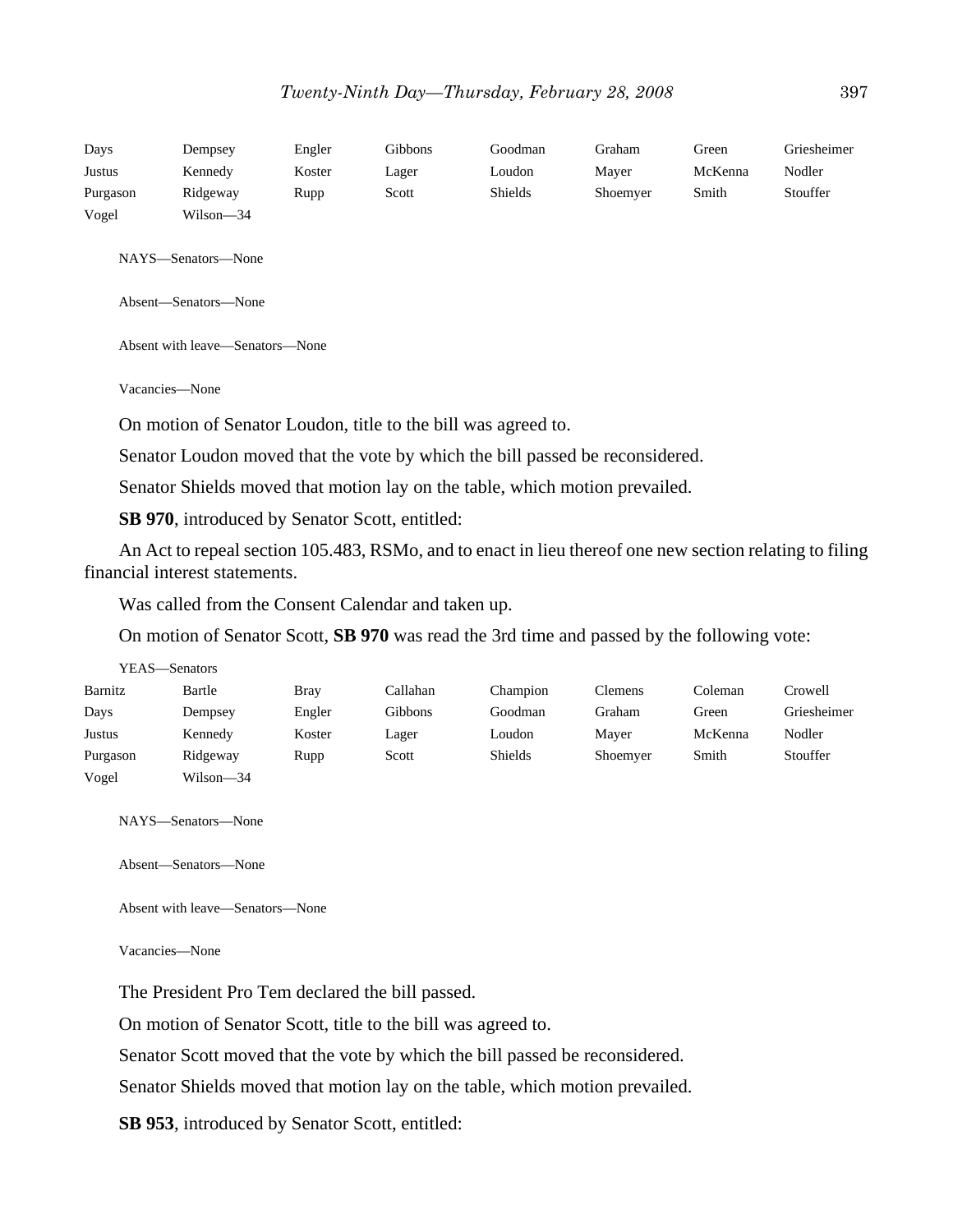An Act to repeal section 610.021, RSMo, and to enact in lieu thereof one new section relating to authorization to close certain records.

Was called from the Consent Calendar and taken up.

On motion of Senator Scott, **SB 953** was read the 3rd time and passed by the following vote:

| YEAS—Senators |         |             |          |          |                |             |          |
|---------------|---------|-------------|----------|----------|----------------|-------------|----------|
| Barnitz       | Bartle  | <b>Bray</b> | Callahan | Champion | <b>Clemens</b> | Coleman     | Crowell  |
| Days          | Dempsey | Engler      | Gibbons  | Goodman  | Graham         | Griesheimer | Justus   |
| Kennedy       | Koster  | Lager       | Loudon   | Maver    | McKenna        | Nodler      | Purgason |
| Ridgeway      | Rupp    | Scott       | Shields  | Shoemyer | Smith          | Stouffer    | Vogel    |
| $Wilson - 33$ |         |             |          |          |                |             |          |

NAYS—Senators—None

Absent—Senator Green—1

Absent with leave—Senators—None

Vacancies—None

The President Pro Tem declared the bill passed.

On motion of Senator Scott, title to the bill was agreed to.

Senator Scott moved that the vote by which the bill passed be reconsidered.

Senator Shields moved that motion lay on the table, which motion prevailed.

**SB 723**, introduced by Senator Scott, entitled:

An Act to repeal sections 43.060 and 590.030, RSMo, and to enact in lieu thereof two new sections relating to educational requirements for certain law enforcement personnel.

Was called from the Consent Calendar and taken up.

On motion of Senator Scott, **SB 723** was read the 3rd time and passed by the following vote:

|          | YEAS—Senators |             |          |                |          |         |             |
|----------|---------------|-------------|----------|----------------|----------|---------|-------------|
| Barnitz  | Bartle        | <b>Bray</b> | Callahan | Champion       | Clemens  | Coleman | Crowell     |
| Days     | Dempsey       | Engler      | Gibbons  | Goodman        | Graham   | Green   | Griesheimer |
| Justus   | Kennedy       | Koster      | Lager    | Loudon         | Maver    | McKenna | Nodler      |
| Purgason | Ridgeway      | Rupp        | Scott    | <b>Shields</b> | Shoemyer | Smith   | Stouffer    |
| Vogel    | Wilson-34     |             |          |                |          |         |             |

NAYS—Senators—None

Absent—Senators—None

Absent with leave—Senators—None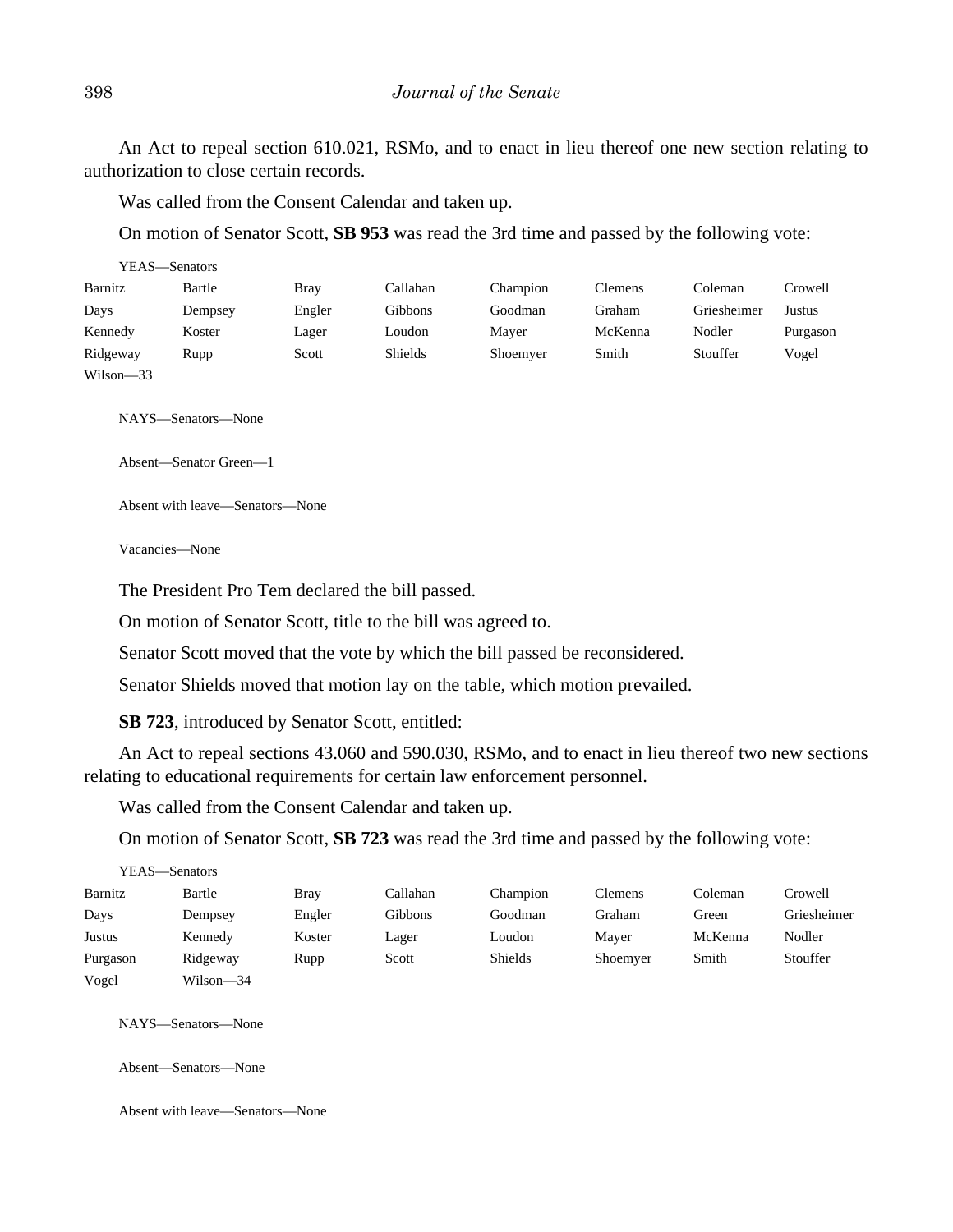#### Vacancies—None

The President Pro Tem declared the bill passed.

On motion of Senator Scott, title to the bill was agreed to.

Senator Scott moved that the vote by which the bill passed be reconsidered.

Senator Shields moved that motion lay on the table, which motion prevailed.

**SB 951**, with **SCS**, introduced by Senator Scott, entitled:

An Act to repeal sections 44.100, 361.240, and 362.048, RSMo, and to enact in lieu thereof three new sections relating to emergency response within financial institutions.

Was called from the Consent Calendar and taken up.

**SCS** for **SB 951**, entitled:

# SENATE COMMITTEE SUBSTITUTE FOR SENATE BILL NO. 951

An Act to repeal sections 44.100, 361.240, and 362.048, RSMo, and to enact in lieu thereof three new sections relating to emergency response within financial institutions.

Was taken up.

Senator Scott moved that **SCS** for **SB 951** be adopted, which motion prevailed.

On motion of Senator Scott, **SCS** for **SB 951** was read the 3rd time and passed by the following vote:

|               | YEAS—Senators |             |          |          |                |         |             |
|---------------|---------------|-------------|----------|----------|----------------|---------|-------------|
| Barnitz       | Bartle        | <b>Bray</b> | Callahan | Champion | <b>Clemens</b> | Coleman | Crowell     |
| Days          | Dempsey       | Engler      | Gibbons  | Goodman  | Graham         | Green   | Griesheimer |
| <b>Justus</b> | Kennedy       | Koster      | Lager    | Loudon   | Maver          | McKenna | Nodler      |
| Purgason      | Ridgeway      | Rupp        | Scott    | Shields  | Shoemyer       | Smith   | Stouffer    |
| Vogel         | Wilson-34     |             |          |          |                |         |             |

NAYS—Senators—None

Absent—Senators—None

Absent with leave—Senators—None

Vacancies—None

The President Pro Tem declared the bill passed.

On motion of Senator Scott, title to the bill was agreed to.

Senator Scott moved that the vote by which the bill passed be reconsidered.

Senator Shields moved that motion lay on the table, which motion prevailed.

**SB 1010**, introduced by Senator Nodler, entitled:

An Act to authorize the conveyance of property owned by the state in Jasper County to Missouri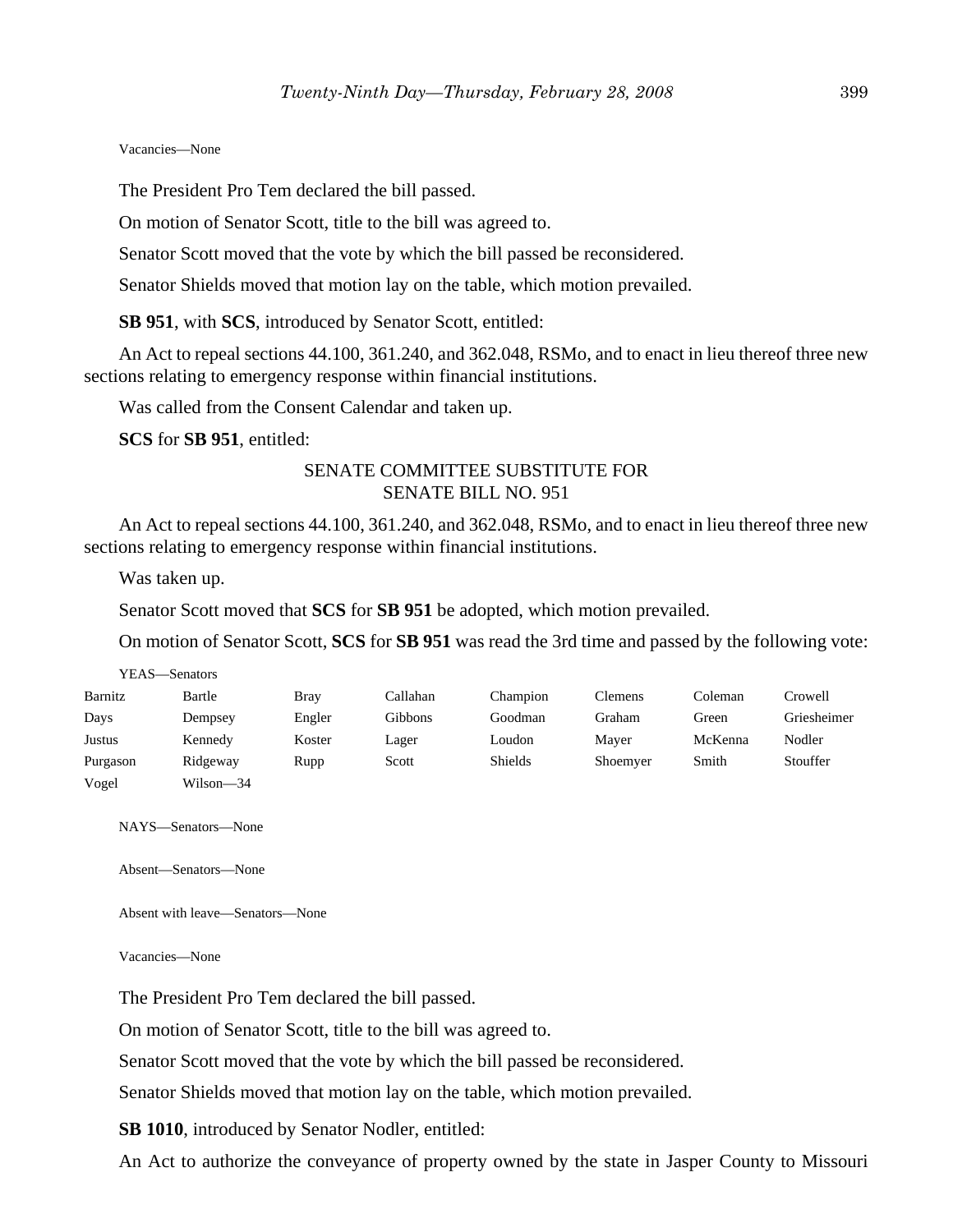Southern State University.

Was called from the Consent Calendar and taken up.

On motion of Senator Nodler, **SB 1010** was read the 3rd time and passed by the following vote:

|          | YEAS—Senators |        |          |                |                |         |             |
|----------|---------------|--------|----------|----------------|----------------|---------|-------------|
| Barnitz  | Bartle        | Bray   | Callahan | Champion       | <b>Clemens</b> | Coleman | Crowell     |
| Days     | Dempsey       | Engler | Gibbons  | Goodman        | Graham         | Green   | Griesheimer |
| Justus   | Kennedy       | Koster | Lager    | Loudon         | Mayer          | McKenna | Nodler      |
| Purgason | Ridgeway      | Rupp   | Scott    | <b>Shields</b> | Shoemyer       | Smith   | Stouffer    |
| Vogel    | Wilson—34     |        |          |                |                |         |             |

NAYS—Senators—None

Absent—Senators—None

Absent with leave—Senators—None

Vacancies—None

The President Pro Tem declared the bill passed.

On motion of Senator Nodler, title to the bill was agreed to.

Senator Nodler moved that the vote by which the bill passed be reconsidered.

Senator Shields moved that motion lay on the table, which motion prevailed.

**SB 1068**, introduced by Senator Mayer, entitled:

An Act to amend chapter 338, RSMo, by adding thereto one new section relating to the pharmacy rebates fund.

Was called from the Consent Calendar and taken up.

Senator Ridgeway assumed the Chair.

On motion of Senator Mayer, **SB 1068** was read the 3rd time and passed by the following vote:

|          | YEAS—Senators |        |          |          |          |         |             |
|----------|---------------|--------|----------|----------|----------|---------|-------------|
| Barnitz  | Bartle        | Bray   | Callahan | Champion | Clemens  | Coleman | Crowell     |
| Days     | Dempsey       | Engler | Gibbons  | Goodman  | Graham   | Green   | Griesheimer |
| Justus   | Kennedy       | Koster | Lager    | Loudon   | Mayer    | McKenna | Nodler      |
| Purgason | Ridgeway      | Rupp   | Scott    | Shields  | Shoemyer | Smith   | Stouffer    |
| Vogel    | Wilson—34     |        |          |          |          |         |             |

NAYS—Senators—None

Absent—Senators—None

Absent with leave—Senators—None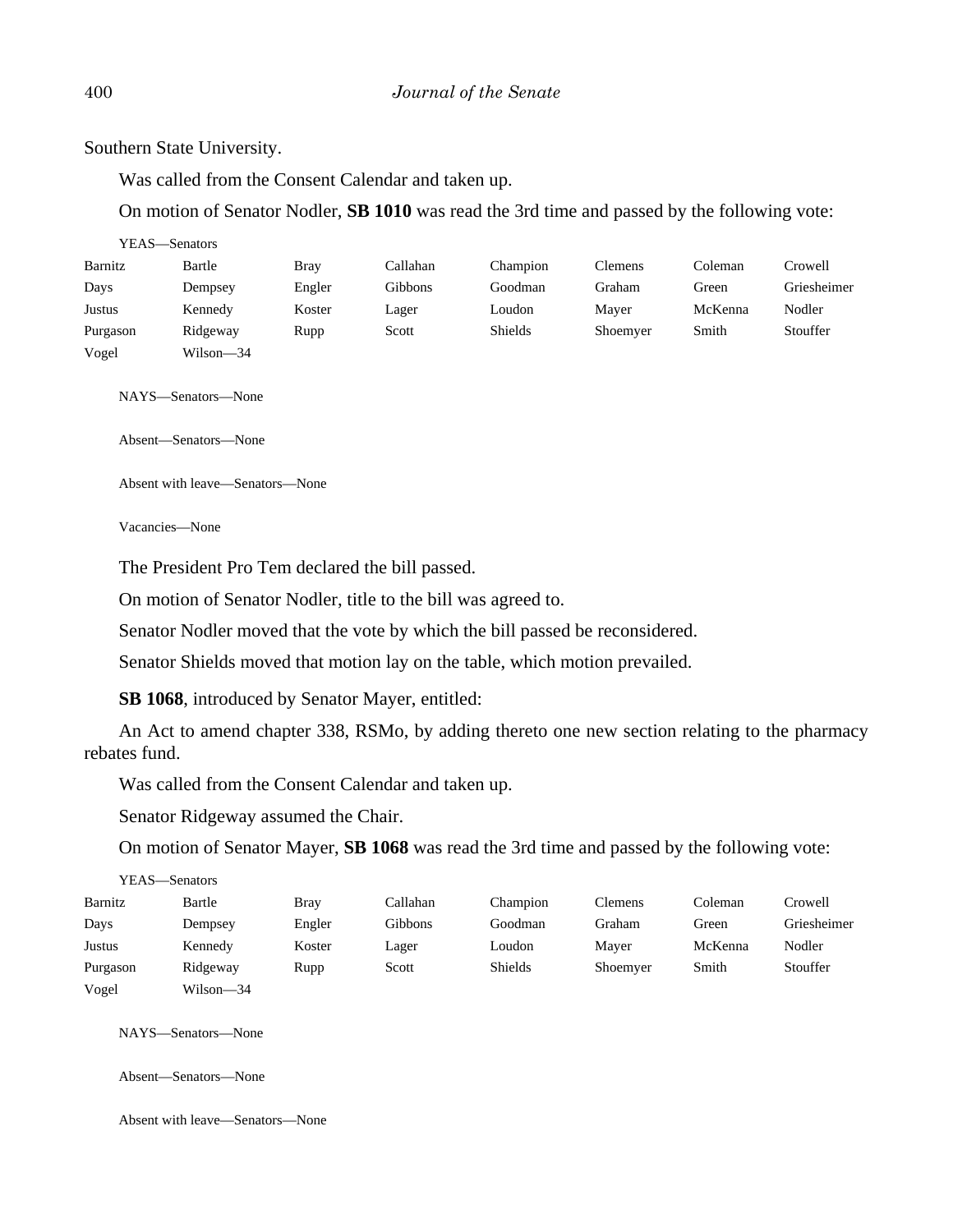#### Vacancies—None

The President declared the bill passed.

On motion of Senator Mayer, title to the bill was agreed to.

Senator Mayer moved that the vote by which the bill passed be reconsidered.

Senator Shields moved that motion lay on the table, which motion prevailed.

**SB 1008**, with **SCS**, introduced by Senator Loudon, entitled:

An Act to repeal section 379.118, RSMo, and to enact in lieu thereof three new sections relating to the transmission of insurance-related information in specific formats.

Was called from the Consent Calendar and taken up.

**SCS** for **SB 1008**, entitled:

# SENATE COMMITTEE SUBSTITUTE FOR SENATE BILL NO. 1008

An Act to repeal section 379.118, RSMo, and to enact in lieu thereof three new sections relating to the transmission of insurance-related information in specific formats.

Was taken up.

Senator Loudon moved that **SCS** for **SB 1008** be adopted, which motion prevailed.

On motion of Senator Loudon, **SCS** for **SB 1008** was read the 3rd time and passed by the following vote:

|          | YEAS—Senators |             |          |          |          |         |             |
|----------|---------------|-------------|----------|----------|----------|---------|-------------|
| Barnitz  | Bartle        | <b>Bray</b> | Callahan | Champion | Clemens  | Coleman | Crowell     |
| Days     | Dempsey       | Engler      | Gibbons  | Goodman  | Graham   | Green   | Griesheimer |
| Justus   | Kennedy       | Koster      | Lager    | Loudon   | Maver    | McKenna | Nodler      |
| Purgason | Ridgeway      | Rupp        | Scott    | Shields  | Shoemyer | Smith   | Stouffer    |
| Vogel    | Wilson—34     |             |          |          |          |         |             |

NAYS—Senators—None

Absent—Senators—None

Absent with leave—Senators—None

Vacancies—None

The President declared the bill passed.

On motion of Senator Loudon, title to the bill was agreed to.

Senator Loudon moved that the vote by which the bill passed be reconsidered.

Senator Shields moved that motion lay on the table, which motion prevailed.

Senator Shields assumed the Chair.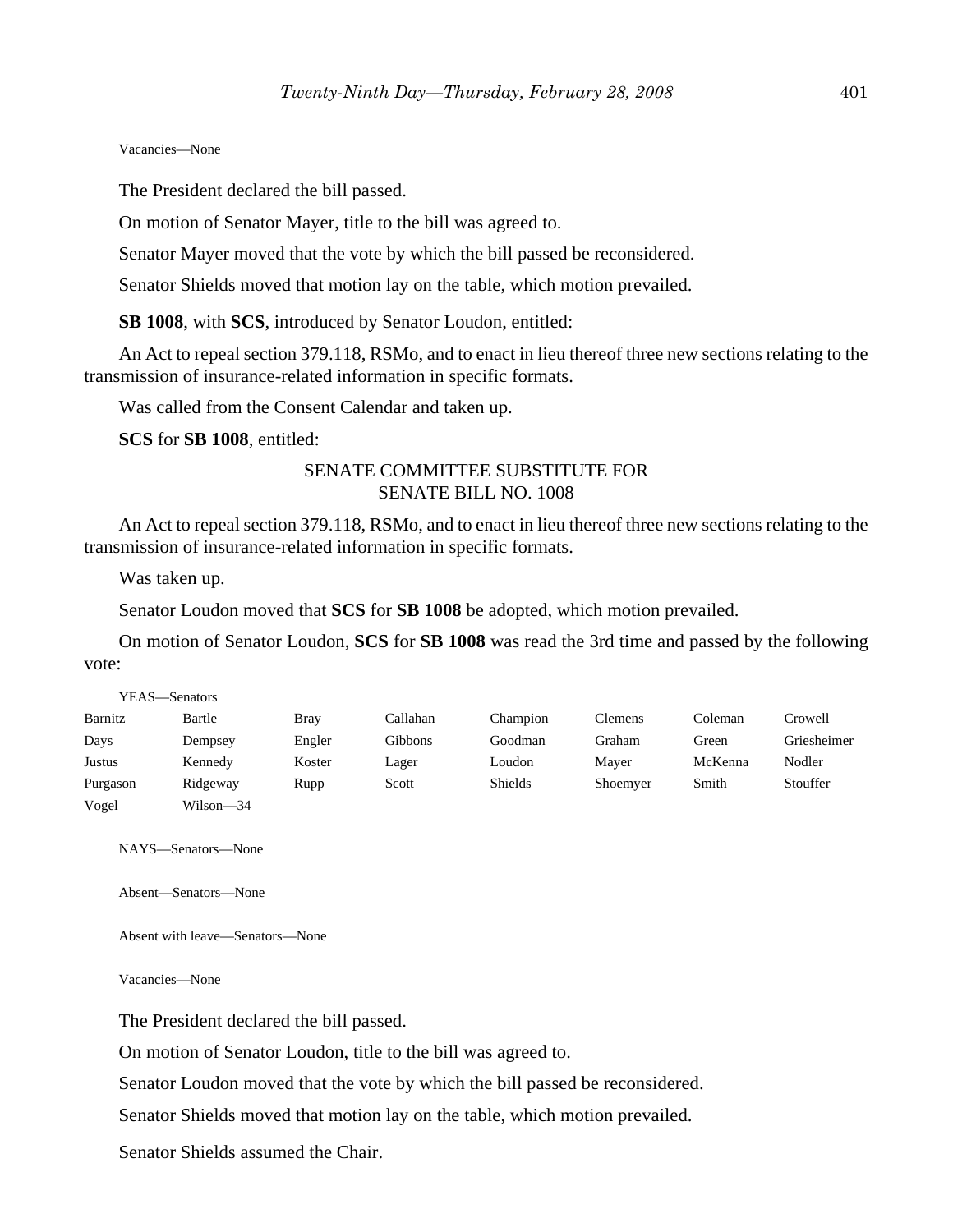**SB 1061**, introduced by Senator Barnitz, entitled:

An Act to amend chapter 58, RSMo, by adding thereto one new section relating to the registration of coroners and their assistants.

Was called from the Consent Calendar and taken up.

On motion of Senator Barnitz, **SB 1061** was read the 3rd time and passed by the following vote:

| YEAS—Senators |           |        |          |                |          |         |             |
|---------------|-----------|--------|----------|----------------|----------|---------|-------------|
| Barnitz       | Bartle    | Bray   | Callahan | Champion       | Clemens  | Coleman | Crowell     |
| Days          | Dempsey   | Engler | Gibbons  | Goodman        | Graham   | Green   | Griesheimer |
| Justus        | Kennedy   | Koster | Lager    | Loudon         | Maver    | McKenna | Nodler      |
| Purgason      | Ridgeway  | Rupp   | Scott    | <b>Shields</b> | Shoemyer | Smith   | Stouffer    |
| Vogel         | Wilson—34 |        |          |                |          |         |             |

NAYS—Senators—None

Absent—Senators—None

Absent with leave—Senators—None

Vacancies—None

The President declared the bill passed.

On motion of Senator Barnitz, title to the bill was agreed to.

Senator Barnitz moved that the vote by which the bill passed be reconsidered.

Senator Gibbons moved that motion lay on the table, which motion prevailed.

**SB 999**, introduced by Senator Scott, entitled:

An Act to repeal section 427.225, RSMo, and to enact in lieu thereof one new section relating to the deceptive use of a financial institution's name.

Was called from the Consent Calendar and taken up.

On motion of Senator Scott, **SB 999** was read the 3rd time and passed by the following vote:

| YEAS—Senators |         |             |          |          |                |          |             |
|---------------|---------|-------------|----------|----------|----------------|----------|-------------|
| Barnitz       | Bartle  | <b>Bray</b> | Callahan | Champion | <b>Clemens</b> | Coleman  | Crowell     |
| Days          | Dempsey | Engler      | Gibbons  | Goodman  | Graham         | Green    | Griesheimer |
| Justus        | Kennedy | Lager       | Loudon   | Maver    | McKenna        | Nodler   | Purgason    |
| Ridgeway      | Rupp    | Scott       | Shields  | Shoemyer | Smith          | Stouffer | Vogel       |
| $Wilson - 33$ |         |             |          |          |                |          |             |

NAYS—Senators—None

Absent—Senator Koster—1

Absent with leave—Senators—None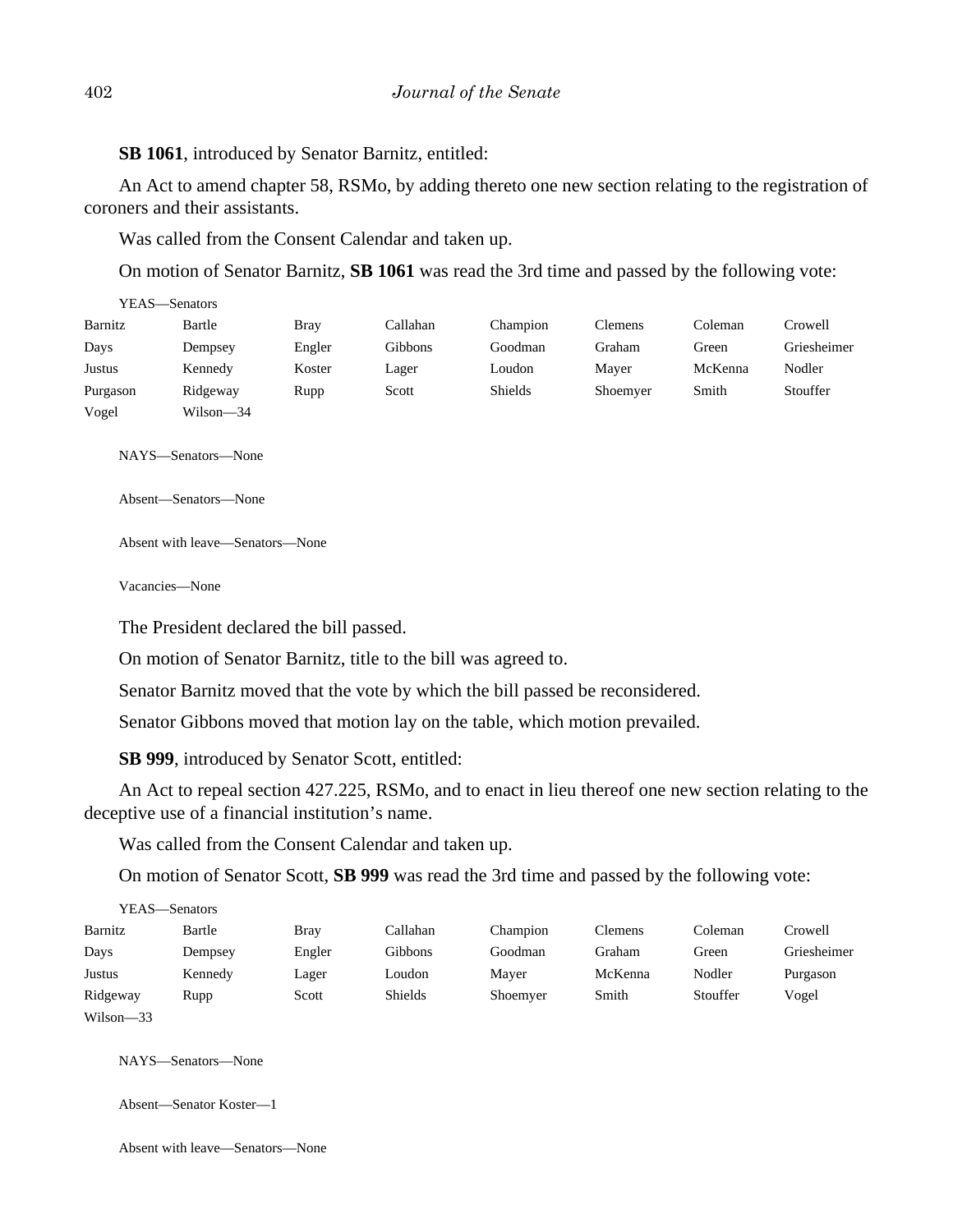#### Vacancies—None

The President declared the bill passed.

On motion of Senator Scott, title to the bill was agreed to.

Senator Scott moved that the vote by which the bill passed be reconsidered.

Senator Shields moved that motion lay on the table, which motion prevailed.

**SB 850**, with **SCS**, introduced by Senator Justus, entitled:

An Act to repeal section 336.140, RSMo, and to enact in lieu thereof one new section relating to the board of optometry.

Was called from the Consent Calendar and taken up.

**SCS** for **SB 850**, entitled:

# SENATE COMMITTEE SUBSTITUTE FOR SENATE BILL NO. 850

An Act to repeal section 336.140, RSMo, and to enact in lieu thereof one new section relating to the board of optometry.

Was taken up.

Senator Justus moved that **SCS** for **SB 850** be adopted, which motion prevailed.

On motion of Senator Justus, **SCS** for **SB 850** was read the 3rd time and passed by the following vote: YEAS—Senators

| Barnitz  | Bartle    | <b>Bray</b> | Callahan | Champion | Clemens  | Coleman | Crowell     |
|----------|-----------|-------------|----------|----------|----------|---------|-------------|
| Days     | Dempsey   | Engler      | Gibbons  | Goodman  | Graham   | Green   | Griesheimer |
| Justus   | Kennedy   | Koster      | Lager    | Loudon   | Mayer    | McKenna | Nodler      |
| Purgason | Ridgeway  | Rupp        | Scott    | Shields  | Shoemyer | Smith   | Stouffer    |
| Vogel    | Wilson-34 |             |          |          |          |         |             |

NAYS—Senators—None

Absent—Senators—None

Absent with leave—Senators—None

Vacancies—None

The President declared the bill passed.

On motion of Senator Justus, title to the bill was agreed to.

Senator Justus moved that the vote by which the bill passed be reconsidered.

Senator Gibbons moved that motion lay on the table, which motion prevailed.

**SB 896**, introduced by Senator Stouffer, entitled:

An Act to repeal sections 233.010 and 233.155, RSMo, and to enact in lieu thereof five new sections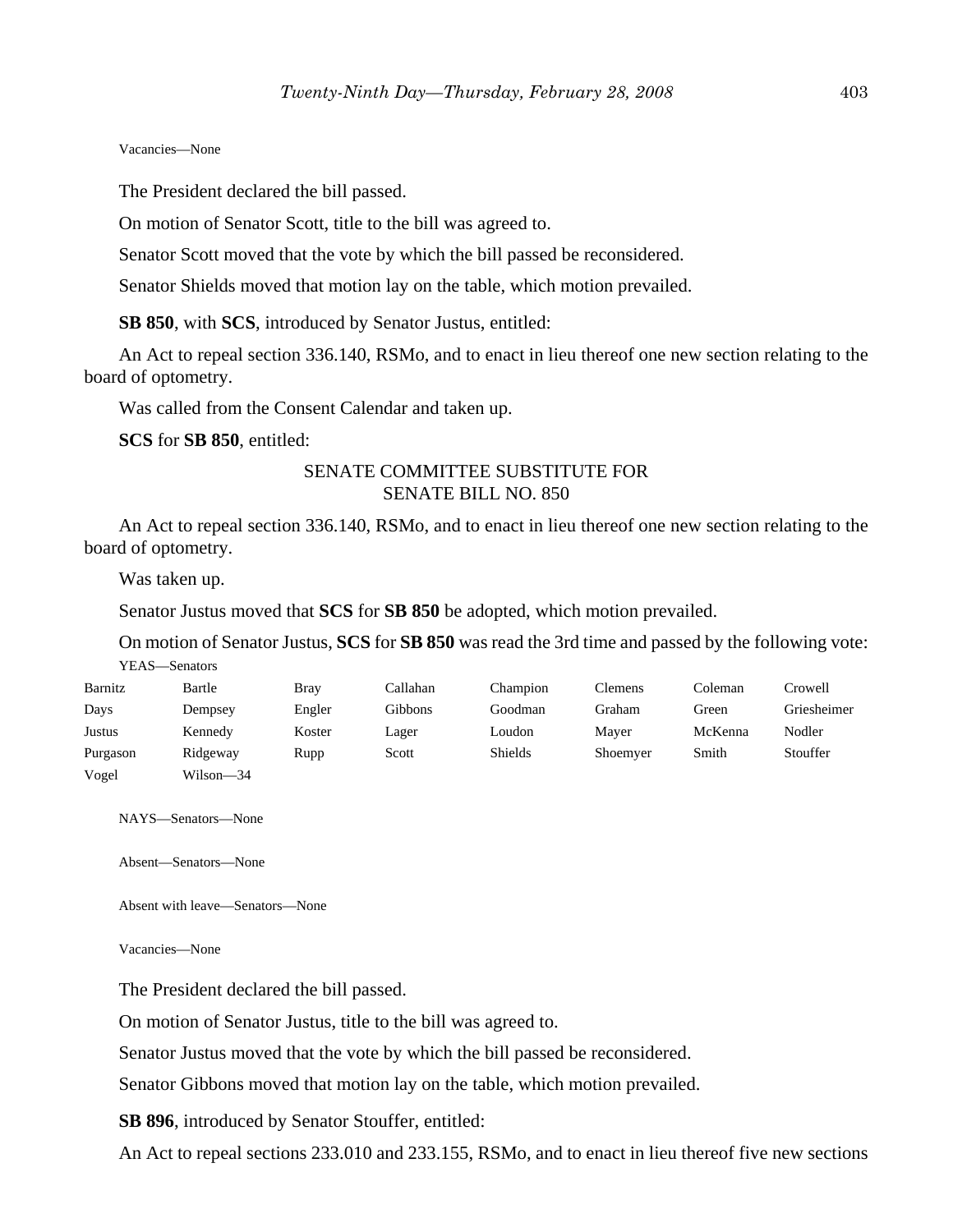relating to incorporated road districts.

Was called from the Consent Calendar and taken up.

On motion of Senator Stouffer, **SB 896** was read the 3rd time and passed by the following vote:

| YEAS—Senators |           |        |          |          |                |         |             |
|---------------|-----------|--------|----------|----------|----------------|---------|-------------|
| Barnitz       | Bartle    | Bray   | Callahan | Champion | <b>Clemens</b> | Coleman | Crowell     |
| Days          | Dempsey   | Engler | Gibbons  | Goodman  | Graham         | Green   | Griesheimer |
| Justus        | Kennedy   | Koster | Lager    | Loudon   | Mayer          | McKenna | Nodler      |
| Purgason      | Ridgeway  | Rupp   | Scott    | Shields  | Shoemyer       | Smith   | Stouffer    |
| Vogel         | Wilson-34 |        |          |          |                |         |             |

NAYS—Senators—None

Absent—Senators—None

Absent with leave—Senators—None

Vacancies—None

The President declared the bill passed.

On motion of Senator Stouffer, title to the bill was agreed to.

Senator Stouffer moved that the vote by which the bill passed be reconsidered.

Senator Gibbons moved that motion lay on the table, which motion prevailed.

**SB 1039**, with **SCS**, introduced by Senator Clemens, entitled:

An Act to repeal section 190.335, RSMo, and to enact in lieu thereof one new section relating to emergency service boards.

Was called from the Consent Calendar and taken up.

**SCS** for **SB 1039**, entitled:

# SENATE COMMITTEE SUBSTITUTE FOR SENATE BILL NO. 1039

An Act to repeal section 190.335, RSMo, and to enact in lieu thereof one new section relating to emergency service boards.

Was taken up.

Senator Clemens moved that **SCS** for **SB 1039** be adopted, which motion prevailed.

On motion of Senator Clemens, **SCS** for **SB 1039** was read the 3rd time and passed by the following vote:

| YEAS—Senators |         |        |                |          |                |             |          |
|---------------|---------|--------|----------------|----------|----------------|-------------|----------|
| Barnitz       | Bartle  | Bray   | Callahan       | Champion | <b>Clemens</b> | Coleman     | Crowell  |
| Days          | Dempsey | Engler | Gibbons        | Goodman  | Graham         | Griesheimer | Justus   |
| Kennedy       | Koster  | Lager  | Loudon         | Maver    | McKenna        | Nodler      | Purgason |
| Ridgeway      | Rupp    | Scott  | <b>Shields</b> | Shoemyer | Smith          | Stouffer    | Vogel    |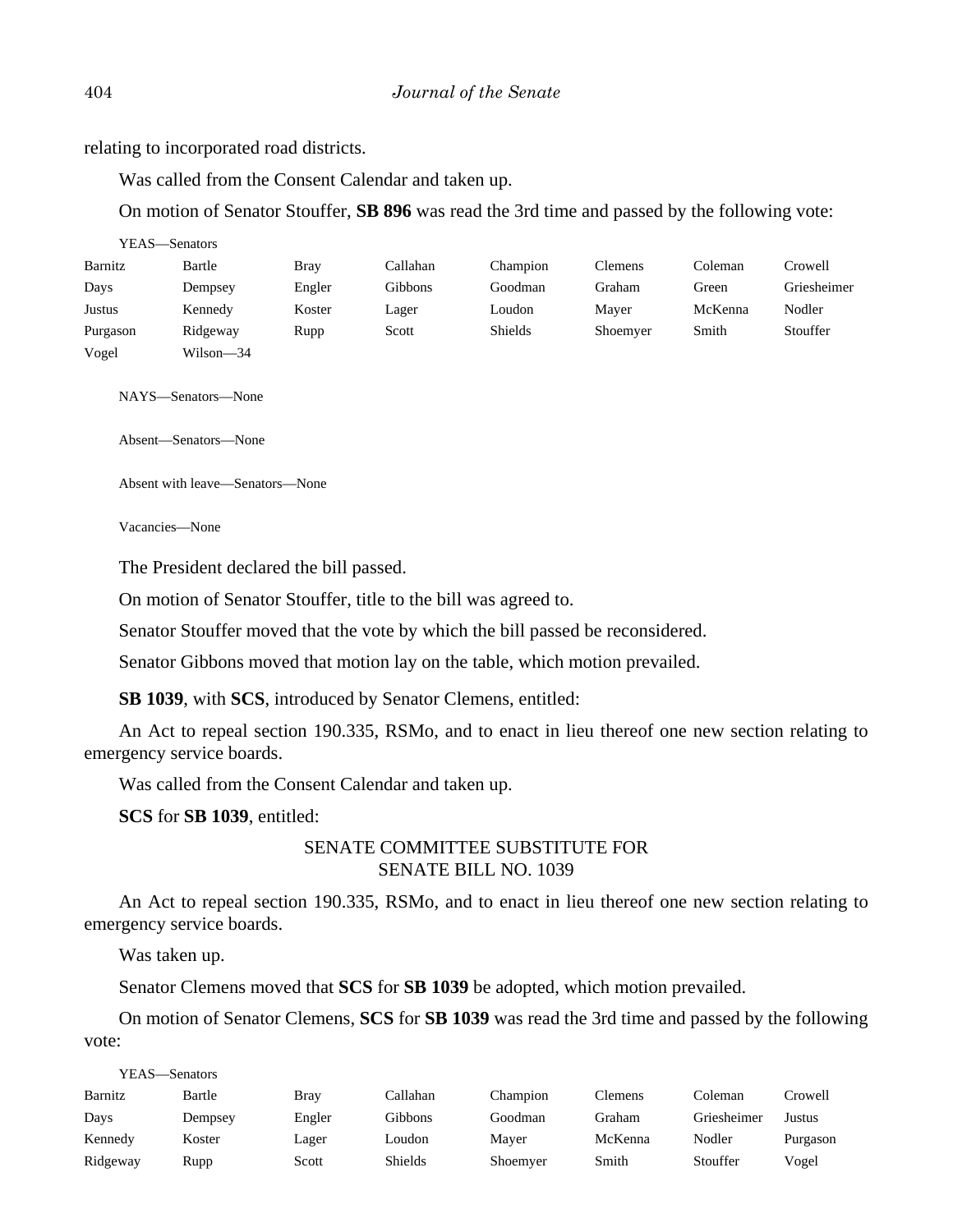Wilson—33

NAYS—Senators—None

Absent—Senator Green—1

Absent with leave—Senators—None

Vacancies—None

The President declared the bill passed.

On motion of Senator Clemens, title to the bill was agreed to.

Senator Clemens moved that the vote by which the bill passed be reconsidered.

Senator Gibbons moved that motion lay on the table, which motion prevailed.

**SB 1002**, introduced by Senator Justus, et al, entitled:

An Act to repeal section 89.120, as enacted by senate committee substitute for house substitute for house committee substitute for house bills nos. 977 & 1608, eighty-ninth general assembly, second regular session, and section 89.120, as enacted by senate committee substitute for house bill no. 1352, eighty-ninth general assembly, second regular session, and to enact in lieu thereof one new section relating to zoning violation remedies, with penalty provisions.

Was called from the Consent Calendar and taken up.

On motion of Senator Justus, **SB 1002** was read the 3rd time and passed by the following vote:

| YEAS—Senators |           |             |          |                |                |         |             |
|---------------|-----------|-------------|----------|----------------|----------------|---------|-------------|
| Barnitz       | Bartle    | <b>Bray</b> | Callahan | Champion       | <b>Clemens</b> | Coleman | Crowell     |
| Days          | Dempsey   | Engler      | Gibbons  | Goodman        | Graham         | Green   | Griesheimer |
| Justus        | Kennedy   | Koster      | Lager    | Loudon         | Maver          | McKenna | Nodler      |
| Purgason      | Ridgeway  | Rupp        | Scott    | <b>Shields</b> | Shoemyer       | Smith   | Stouffer    |
| Vogel         | Wilson—34 |             |          |                |                |         |             |

NAYS—Senators—None

Absent—Senators—None

Absent with leave—Senators—None

Vacancies—None

The President declared the bill passed.

On motion of Senator Justus, title to the bill was agreed to.

Senator Justus moved that the vote by which the bill passed be reconsidered.

Senator Gibbons moved that motion lay on the table, which motion prevailed.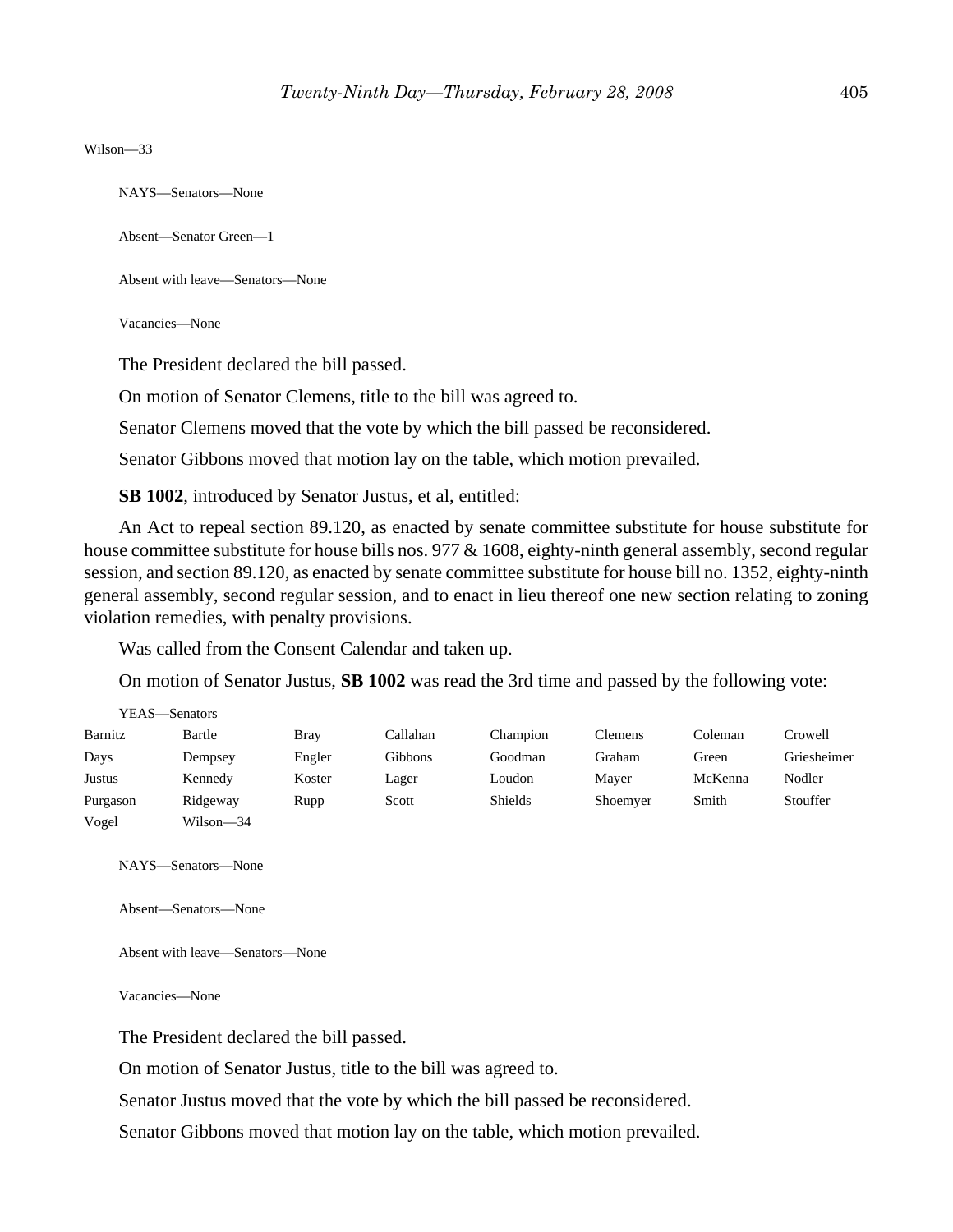**SB 991**, introduced by Senators Loudon and Kennedy, entitled:

An Act to amend chapter 10, RSMo, by adding thereto one new section relating to the official state dessert.

Was called from the Consent Calendar and taken up by Senator Loudon.

On motion of Senator Loudon, **SB 991** was read the 3rd time and passed by the following vote:

| YEAS—Senators |               |          |          |         |          |         |                |
|---------------|---------------|----------|----------|---------|----------|---------|----------------|
| Barnitz       | <b>Bray</b>   | Callahan | Clemens  | Coleman | Crowell  | Dempsey | <b>Gibbons</b> |
| Goodman       | Griesheimer   | Kennedy  | Koster   | Lager   | Loudon   | Mayer   | McKenna        |
| Nodler        | Rupp          | Scott    | Shoemyer | Smith   | Stouffer | Vogel   | $Wilson-24$    |
|               |               |          |          |         |          |         |                |
| NAYS-Senators |               |          |          |         |          |         |                |
| Bartle        | Champion      | Days     | Engler   | Graham  | Green    | Justus  | Purgason       |
| Ridgeway      | $Shields -10$ |          |          |         |          |         |                |

Absent—Senators—None

Absent with leave—Senators—None

Vacancies—None

The President declared the bill passed.

On motion of Senator Loudon, title to the bill was agreed to.

Senator Loudon moved that the vote by which the bill passed be reconsidered.

Senator Gibbons moved that motion lay on the table, which motion prevailed.

**SB 942**, with **SCS**, introduced by Senator Clemens, entitled:

An Act to repeal sections 340.337, 340.341, 340.375, 340.381, 340.384, 340.387, 340.390, 340.393, and 340.396, RSMo, and to enact in lieu thereof nine new sections relating to large animal veterinary students, with an expiration date for certain sections.

Was called from the Consent Calendar and taken up.

**SCS** for **SB 942**, entitled:

# SENATE COMMITTEE SUBSTITUTE FOR SENATE BILL NO. 942

An Act to repeal sections 340.337, 340.341, 340.375, 340.381, 340.384, 340.387, 340.390, 340.393, and 340.396, RSMo, and to enact in lieu thereof nine new sections relating to large animal veterinary students, with an expiration date for certain sections.

Was taken up.

Senator Clemens moved that **SCS** for **SB 942** be adopted, which motion prevailed.

On motion of Senator Clemens, **SCS** for **SB 942** was read the 3rd time and passed by the following vote:

YEAS—Senators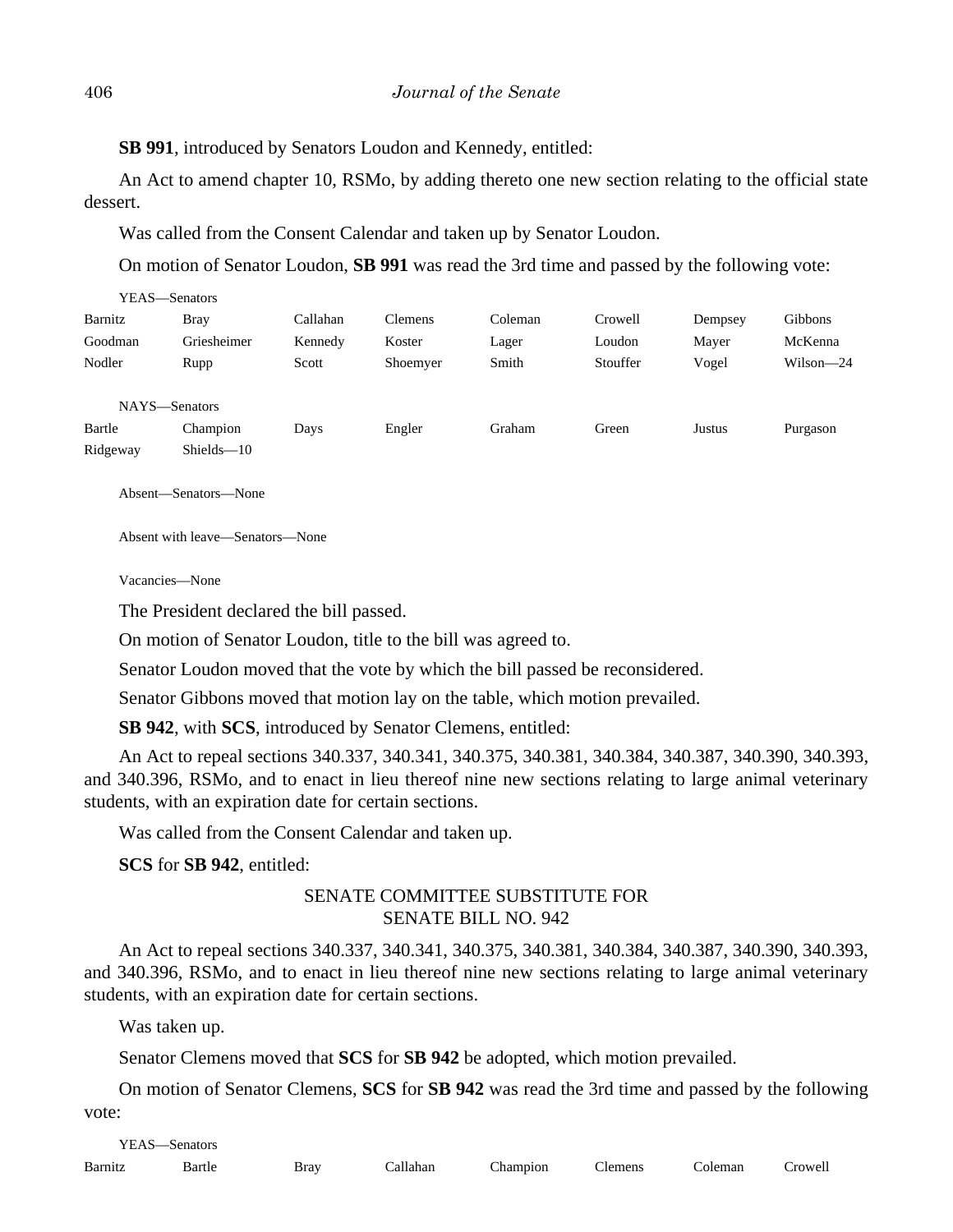| Days<br>Justus<br>Purgason<br>Vogel | Dempsey<br>Kennedy<br>Ridgeway<br>Wilson—34                    | Engler<br>Koster<br>Rupp | Gibbons<br>Lager<br>Scott | Goodman<br>Loudon<br><b>Shields</b> | Graham<br>Mayer<br>Shoemyer | Green<br>McKenna<br>Smith | Griesheimer<br>Nodler<br>Stouffer |  |  |  |
|-------------------------------------|----------------------------------------------------------------|--------------------------|---------------------------|-------------------------------------|-----------------------------|---------------------------|-----------------------------------|--|--|--|
| NAYS—Senators—None                  |                                                                |                          |                           |                                     |                             |                           |                                   |  |  |  |
|                                     | Absent-Senators-None                                           |                          |                           |                                     |                             |                           |                                   |  |  |  |
|                                     | Absent with leave—Senators—None                                |                          |                           |                                     |                             |                           |                                   |  |  |  |
| Vacancies—None                      |                                                                |                          |                           |                                     |                             |                           |                                   |  |  |  |
|                                     | The President declared the bill passed.                        |                          |                           |                                     |                             |                           |                                   |  |  |  |
|                                     | On motion of Senator Clemens, title to the bill was agreed to. |                          |                           |                                     |                             |                           |                                   |  |  |  |

Senator Clemens moved that the vote by which the bill passed be reconsidered.

Senator Gibbons moved that motion lay on the table, which motion prevailed.

**SB 753**, introduced by Senator Mayer; **SB 728**, introduced by Senator Shields; **SB 906**, introduced by Senator Vogel and **SB 1026**, introduced by Senator Scott, with **SCS**, entitled respectively:

An Act to amend chapter 227, RSMo, by adding thereto one new section relating to the Corporal Rickey L. Bell memorial highway.

An Act to amend chapter 227, RSMo, by adding thereto one new section relating to the establishment of the Deputy Charles M. Cook Memorial Highway.

An Act to amend chapter 227, RSMo, by adding thereto one new section relating to the establishment of the Lance Corporal Leon B. Deraps memorial highway.

An Act to amend chapter 227, RSMo, by adding thereto one new section relating to the designation of a memorial highway.

Were called from the Consent Calendar and taken up by Senator Mayer.

**SCS** for **SBs 753**, **728**, **906**, and **1026**, entitled:

SENATE COMMITTEE SUBSTITUTE FOR SENATE BILLS NOS. 753, 728, 906 and 1026

An Act to amend chapter 227, RSMo, by adding thereto four new sections relating to the designation of memorial highways.

Was taken up.

Senator Mayer moved that **SCS** for **SB 753**, **728**, **906** and **1026** be adopted, which motion prevailed.

On motion of Senator Mayer, **SCS** for **SB 753**, **728**, **906** and **1026**, was read the 3rd time and passed by the following vote:

YEAS—Senators Barnitz Bartle Bray Callahan Clemens Coleman Crowell Days Dempsey Engler Gibbons Goodman Graham Green Griesheimer Justus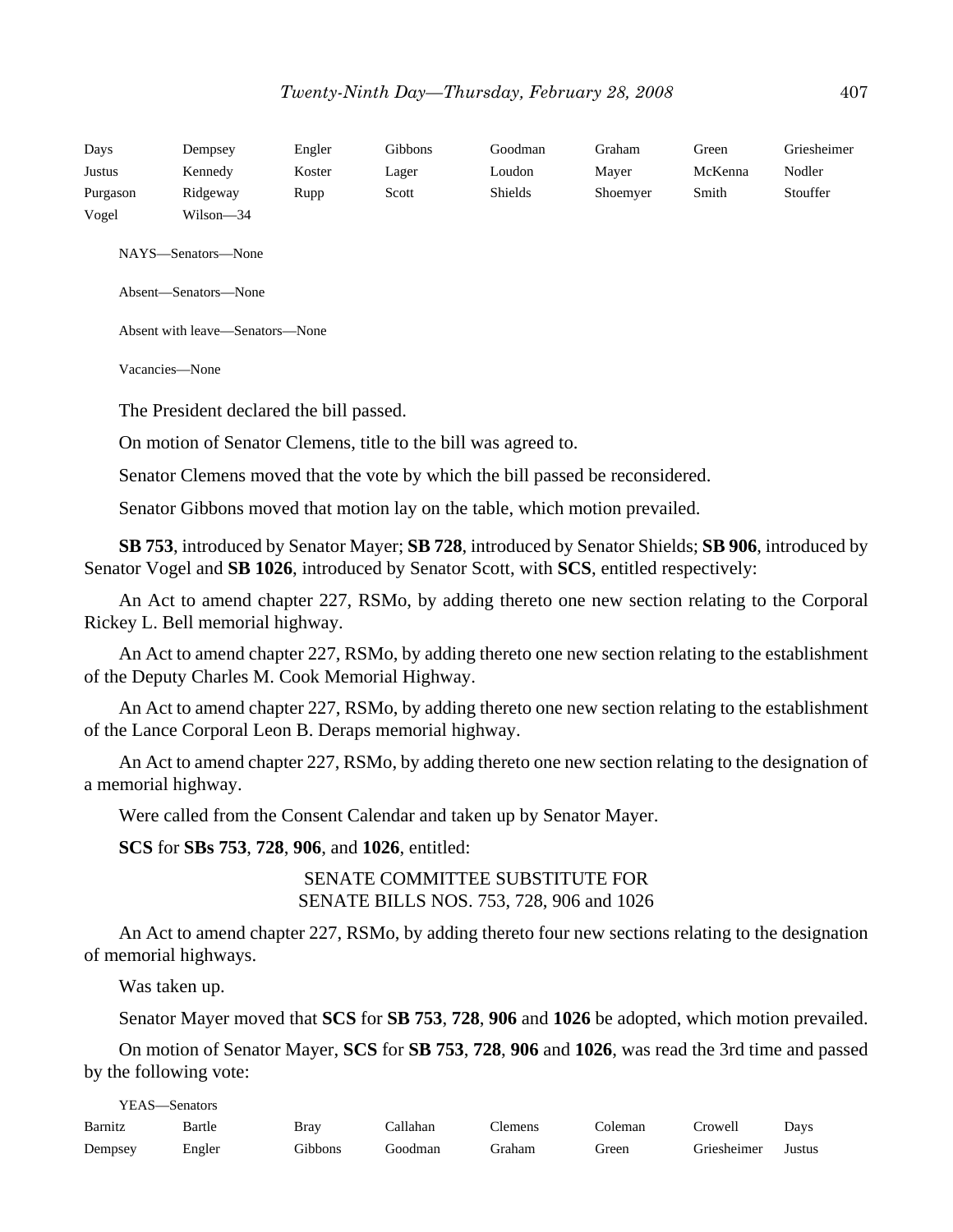| Kennedy   | Koster                          | Lager                                   | Loudon         | Mayer                                                                       | McKenna | Nodler   | Purgason |
|-----------|---------------------------------|-----------------------------------------|----------------|-----------------------------------------------------------------------------|---------|----------|----------|
| Ridgeway  | Rupp                            | Scott                                   | <b>Shields</b> | Shoemyer                                                                    | Smith   | Stouffer | Vogel    |
| Wilson-33 |                                 |                                         |                |                                                                             |         |          |          |
|           | NAYS—Senators—None              |                                         |                |                                                                             |         |          |          |
|           | Absent-Senator Champion-1       |                                         |                |                                                                             |         |          |          |
|           | Absent with leave—Senators—None |                                         |                |                                                                             |         |          |          |
|           | Vacancies-None                  |                                         |                |                                                                             |         |          |          |
|           |                                 | The President declared the bill passed. |                |                                                                             |         |          |          |
|           |                                 |                                         |                | On motion of Senator Mayer, title to the bill was agreed to.                |         |          |          |
|           |                                 |                                         |                | Senator Mayer moved that the vote by which the bill passed be reconsidered. |         |          |          |
|           |                                 |                                         |                | Senator Gibbons moved that motion lay on the table, which motion prevailed. |         |          |          |

Senator Dempsey assumed the Chair.

**SB 936**, introduced by Senator Griesheimer, entitled:

An Act to repeal section 643.340, RSMo, and to enact in lieu thereof one new section relating to motor vehicle emissions inspection process.

Was called from the Consent Calendar and taken up.

On motion of Senator Griesheimer, **SB 936** was read the 3rd time and passed by the following vote:

| YEAS—Senators |           |             |                |                |          |         |             |  |  |  |
|---------------|-----------|-------------|----------------|----------------|----------|---------|-------------|--|--|--|
| Barnitz       | Bartle    | <b>Bray</b> | Callahan       | Champion       | Clemens  | Coleman | Crowell     |  |  |  |
| Days          | Dempsey   | Engler      | <b>Gibbons</b> | Goodman        | Graham   | Green   | Griesheimer |  |  |  |
| Justus        | Kennedy   | Koster      | Lager          | Loudon         | Mayer    | McKenna | Nodler      |  |  |  |
| Purgason      | Ridgeway  | Rupp        | Scott          | <b>Shields</b> | Shoemyer | Smith   | Stouffer    |  |  |  |
| Vogel         | Wilson—34 |             |                |                |          |         |             |  |  |  |

NAYS—Senators—None

Absent—Senators—None

Absent with leave—Senators—None

Vacancies—None

The President declared the bill passed.

On motion of Senator Griesheimer, title to the bill was agreed to.

Senator Griesheimer moved that the vote by which the bill passed be reconsidered.

Senator Shields moved that motion lay on the table, which motion prevailed.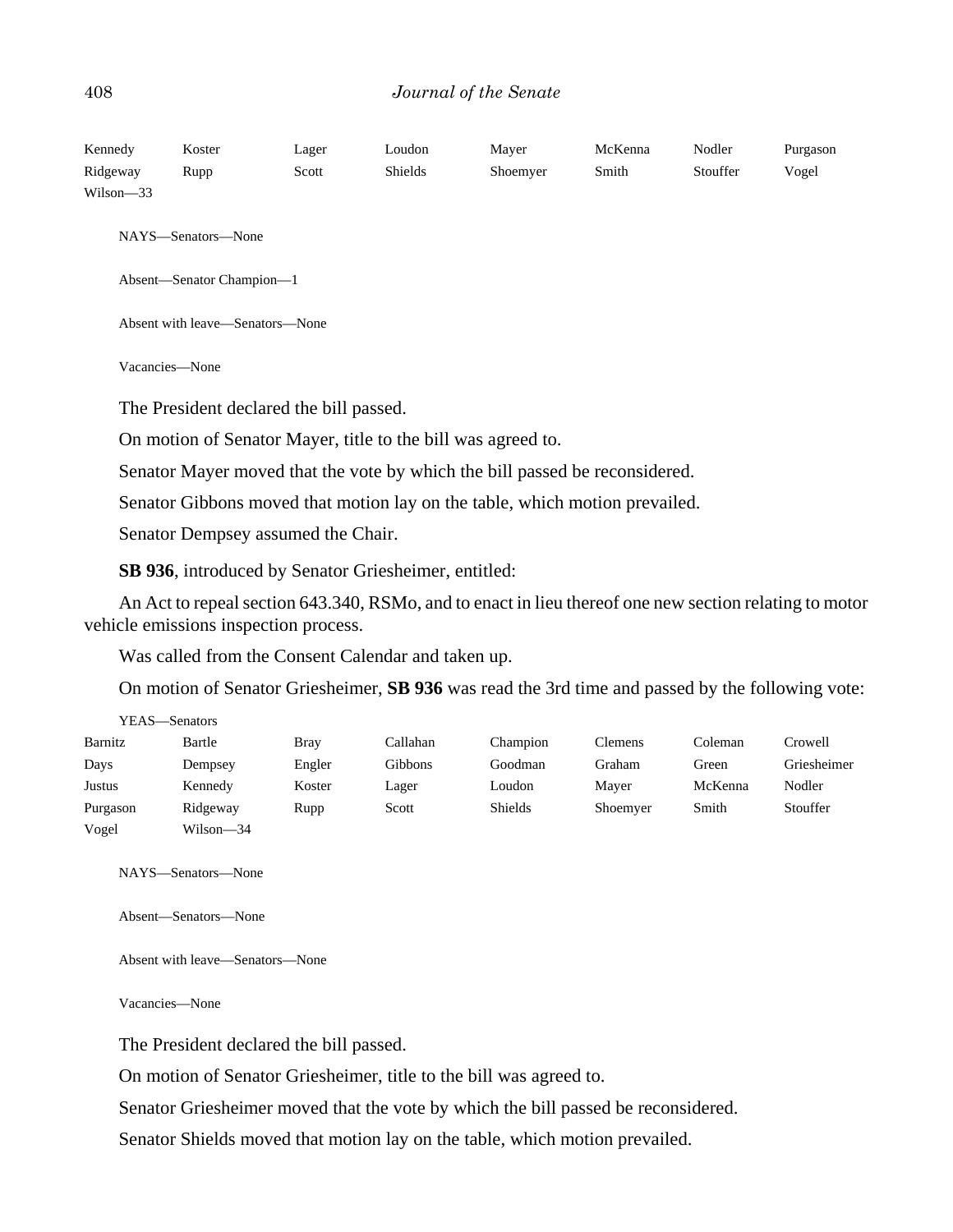**SB 841**, introduced by Senator Stouffer, entitled:

An Act to repeal section 304.180, RSMo, and to enact in lieu thereof one new section relating to vehicle weight regulations.

Was called from the Consent Calendar and taken up.

On motion of Senator Stouffer, **SB 841** was read the 3rd time and passed by the following vote:

|          | YEAS—Senators |             |          |                |          |         |             |
|----------|---------------|-------------|----------|----------------|----------|---------|-------------|
| Barnitz  | Bartle        | <b>Bray</b> | Callahan | Champion       | Clemens  | Coleman | Crowell     |
| Days     | Dempsey       | Engler      | Gibbons  | Goodman        | Graham   | Green   | Griesheimer |
| Justus   | Kennedy       | Koster      | Lager    | Loudon         | Mayer    | McKenna | Nodler      |
| Purgason | Ridgeway      | Rupp        | Scott    | <b>Shields</b> | Shoemyer | Smith   | Stouffer    |
| Vogel    | Wilson—34     |             |          |                |          |         |             |

NAYS—Senators—None

Absent—Senators—None

Absent with leave—Senators—None

Vacancies—None

The President declared the bill passed.

On motion of Senator Stouffer, title to the bill was agreed to.

Senator Stouffer moved that the vote by which the bill passed be reconsidered.

Senator Shields moved that motion lay on the table, which motion prevailed.

**SB 955**, introduced by Senator Shields, entitled:

An Act to repeal section 301.140, RSMo, and to enact in lieu thereof one new section relating to refund of motor vehicle registration fees.

Was called from the Consent Calendar and taken up.

On motion of Senator Shields, **SB 955** was read the 3rd time and passed by the following vote:

| YEAS—Senators |           |        |          |          |                |         |             |
|---------------|-----------|--------|----------|----------|----------------|---------|-------------|
| Barnitz       | Bartle    | Brav   | Callahan | Champion | <b>Clemens</b> | Coleman | Crowell     |
| Days          | Dempsey   | Engler | Gibbons  | Goodman  | Graham         | Green   | Griesheimer |
| Justus        | Kennedy   | Koster | Lager    | Loudon   | Mayer          | McKenna | Nodler      |
| Purgason      | Ridgeway  | Rupp   | Scott    | Shields  | Shoemyer       | Smith   | Stouffer    |
| Vogel         | Wilson—34 |        |          |          |                |         |             |

NAYS—Senators—None

Absent—Senators—None

Absent with leave—Senators—None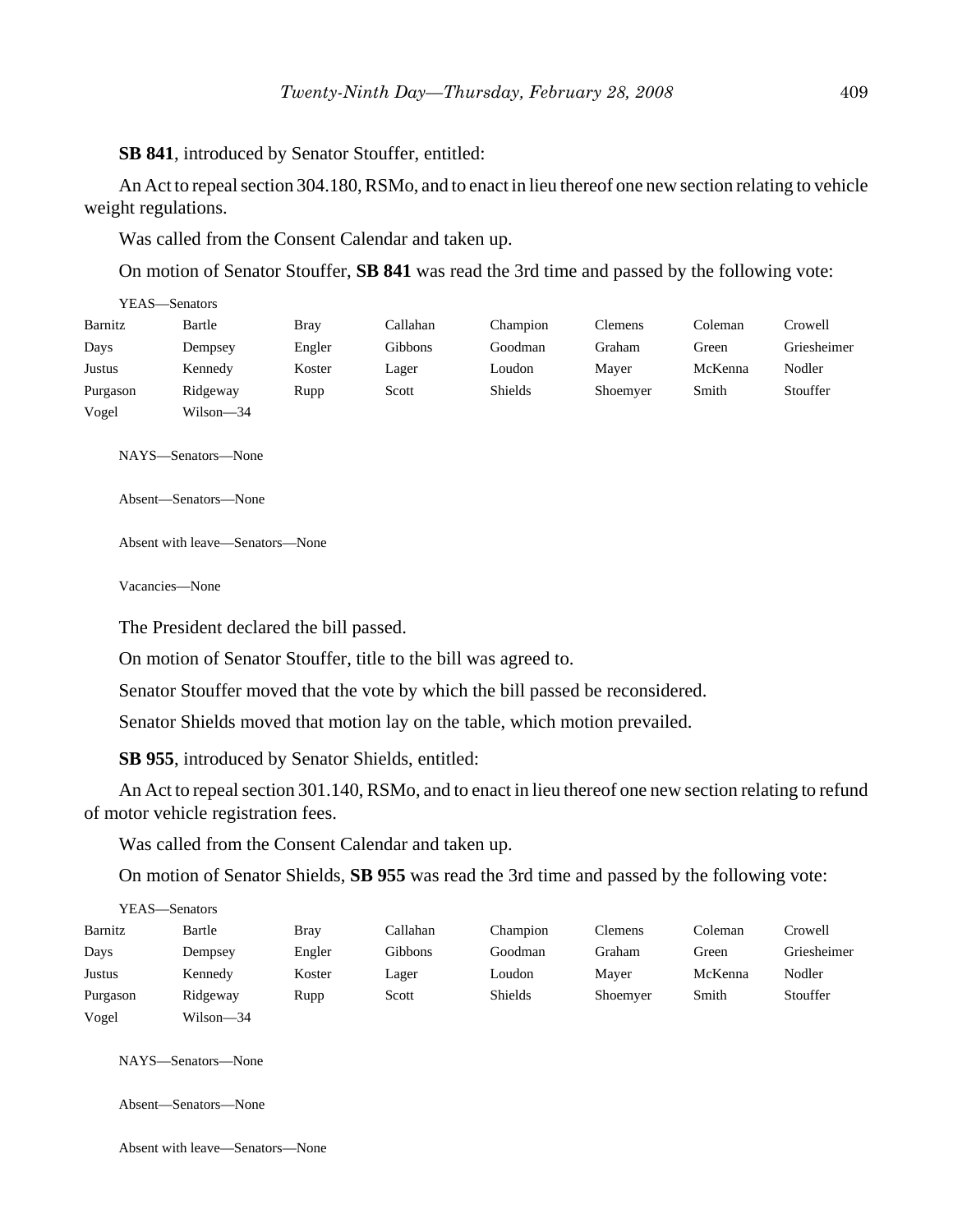Vacancies—None

The President declared the bill passed.

On motion of Senator Shields, title to the bill was agreed to.

Senator Shields moved that the vote by which the bill passed be reconsidered.

Senator Gibbons moved that motion lay on the table, which motion prevailed.

**SB 856**, introduced by Senator Engler, entitled:

An Act to amend chapter 301, RSMo, by adding thereto one new section relating to the creation of the armed forces expeditionary medal license plate.

Was called from the Consent Calendar and taken up.

On motion of Senator Engler, **SB 856** was read the 3rd time and passed by the following vote:

| YEAS—Senators |           |        |          |          |                |         |             |
|---------------|-----------|--------|----------|----------|----------------|---------|-------------|
| Barnitz       | Bartle    | Bray   | Callahan | Champion | <b>Clemens</b> | Coleman | Crowell     |
| Days          | Dempsey   | Engler | Gibbons  | Goodman  | Graham         | Green   | Griesheimer |
| Justus        | Kennedy   | Koster | Lager    | Loudon   | Maver          | McKenna | Nodler      |
| Purgason      | Ridgeway  | Rupp   | Scott    | Shields  | Shoemyer       | Smith   | Stouffer    |
| Vogel         | Wilson-34 |        |          |          |                |         |             |

NAYS—Senators—None

Absent—Senators—None

Absent with leave—Senators—None

Vacancies—None

The President declared the bill passed.

On motion of Senator Engler, title to the bill was agreed to.

Senator Engler moved that the vote by which the bill passed be reconsidered.

Senator Shields moved that motion lay on the table, which motion prevailed.

Senator Bartle assumed the Chair.

# **SENATE BILLS FOR PERFECTION PRIVILEGED MOTIONS**

Having voted on the prevailing side, Senator Coleman moved that the vote by which **SCS** for **SB 720**, as amended, was declared perfected and ordered printed be reconsidered, which motion prevailed by the following vote:

| YEAS—Senators |          |             |          |                |          |         |             |
|---------------|----------|-------------|----------|----------------|----------|---------|-------------|
| Barnitz       | Bartle   | <b>Bray</b> | Callahan | Champion       | Clemens  | Coleman | Crowell     |
| Days          | Dempsey  | Engler      | Gibbons  | Goodman        | Graham   | Green   | Griesheimer |
| Justus        | Kennedy  | Koster      | Lager    | Loudon         | Mayer    | McKenna | Nodler      |
| Purgason      | Ridgeway | Rupp        | Scott    | <b>Shields</b> | Shoemyer | Smith   | Stouffer    |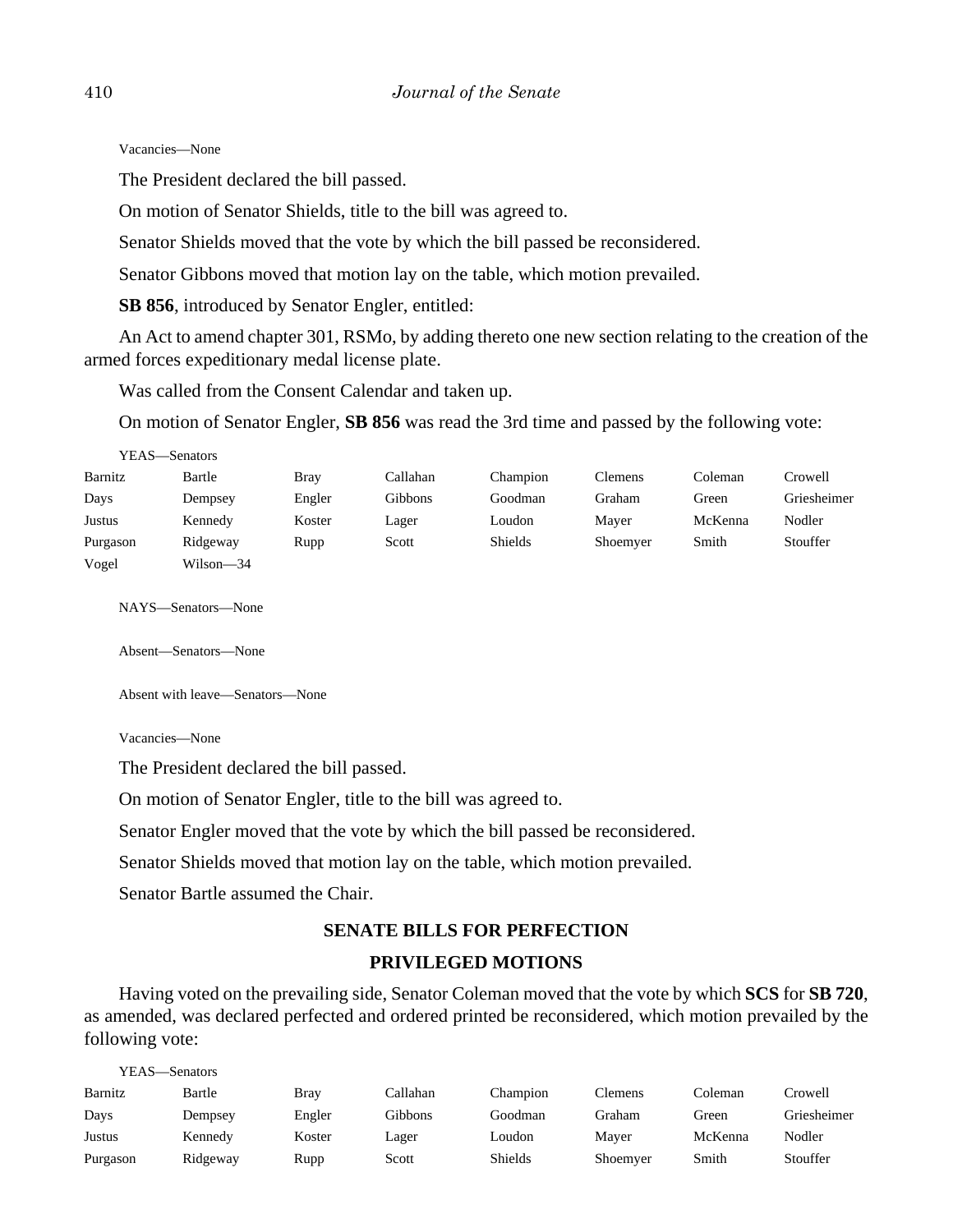Vogel Wilson—34

NAYS—Senators—None

Absent—Senators—None

Absent with leave—Senators—None

Vacancies—None

Having voted on the prevailing side, Senator Coleman moved that the vote by which **SCS** for **SB 720**, as amended, was adopted be reconsidered, which motion prevailed by the following vote:

|          | YEAS—Senators                              |             |          |          |                |         |             |
|----------|--------------------------------------------|-------------|----------|----------|----------------|---------|-------------|
| Barnitz  | Bartle                                     | <b>Bray</b> | Callahan | Champion | <b>Clemens</b> | Coleman | Crowell     |
| Days     | Dempsey                                    | Engler      | Gibbons  | Goodman  | Graham         | Green   | Griesheimer |
| Justus   | Kennedy                                    | Koster      | Lager    | Loudon   | Mayer          | McKenna | Nodler      |
| Purgason | Ridgeway                                   | Rupp        | Scott    | Shields  | Shoemyer       | Smith   | Stouffer    |
| Vogel    | Wilson-34                                  |             |          |          |                |         |             |
|          | NAYS—Senators—None<br>Absent—Senators—None |             |          |          |                |         |             |
|          | Absent with leave—Senators—None            |             |          |          |                |         |             |
|          | Vacancies-None                             |             |          |          |                |         |             |

Having voted on the prevailing side, Senator Coleman moved that the vote by which **SA 1** to **SCS** for **SB 720** was adopted be reconsidered, which motion prevailed by the following vote:

|          | YEAS—Senators                              |             |          |          |                |         |             |
|----------|--------------------------------------------|-------------|----------|----------|----------------|---------|-------------|
| Barnitz  | Bartle                                     | <b>Bray</b> | Callahan | Champion | <b>Clemens</b> | Coleman | Crowell     |
| Days     | Dempsey                                    | Engler      | Gibbons  | Goodman  | Graham         | Green   | Griesheimer |
| Justus   | Kennedy                                    | Koster      | Lager    | Loudon   | Mayer          | McKenna | Nodler      |
| Purgason | Ridgeway                                   | Rupp        | Scott    | Shields  | Shoemyer       | Smith   | Stouffer    |
| Vogel    | Wilson-34                                  |             |          |          |                |         |             |
|          | NAYS—Senators—None<br>Absent—Senators—None |             |          |          |                |         |             |
|          | Absent with leave—Senators—None            |             |          |          |                |         |             |
|          | Vacancies—None                             |             |          |          |                |         |             |

**SA 1** was again taken up.

At the request of Senator Graham, **SA 1** was withdrawn.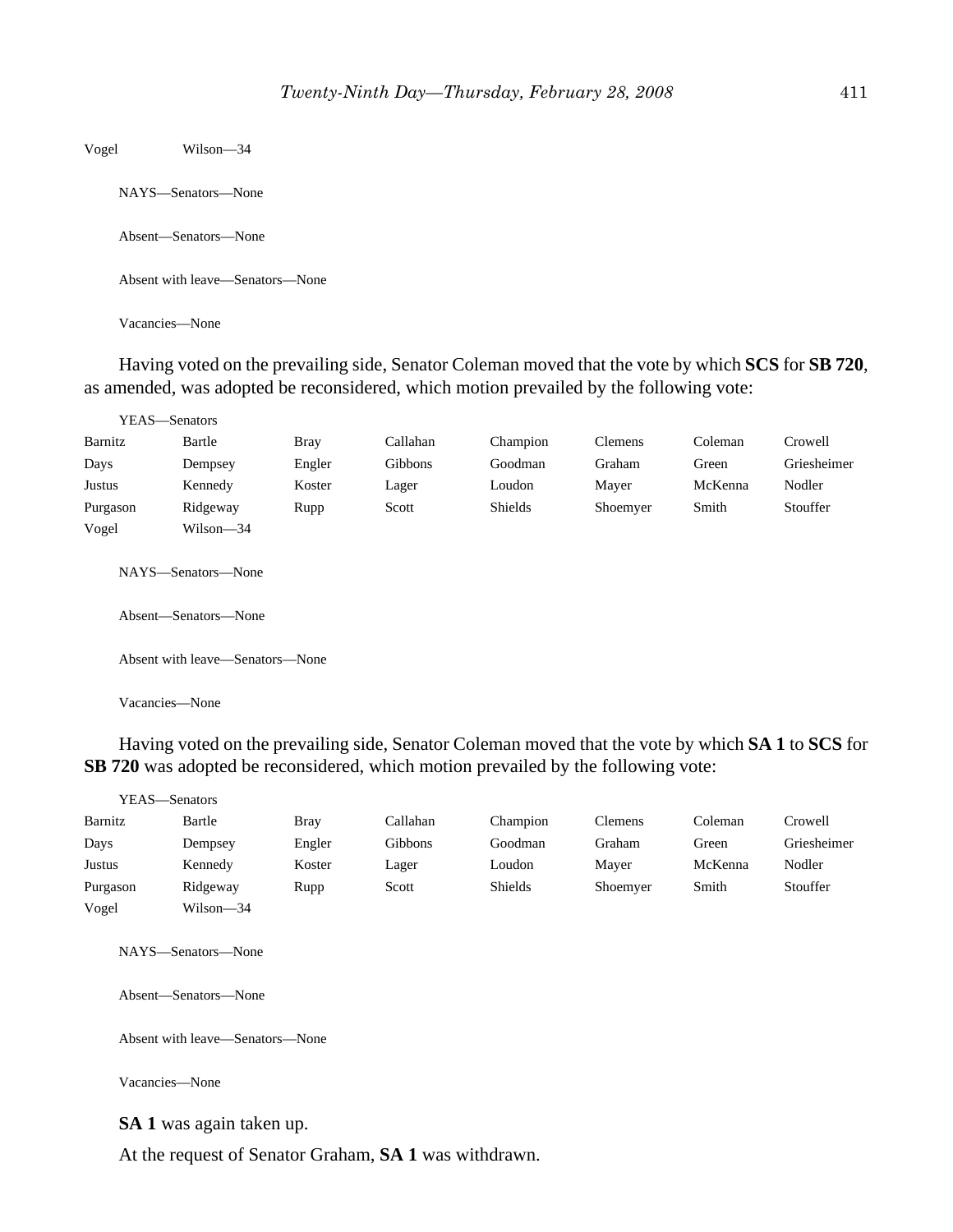Senator Coleman moved that **SCS** for **SB 720** be adopted, which motion prevailed.

On motion of Senator Coleman, **SCS** for **SB 720** was declared perfected and ordered printed.

#### **THIRD READING OF SENATE BILLS**

**SCS** for **SB 765**, entitled:

# SENATE COMMITTEE SUBSTITUTE FOR SENATE BILL NO. 765

An Act to repeal section 72.080, RSMo, and to enact in lieu thereof one new section relating to incorporation of municipalities, with an emergency clause.

Was taken up by Senator Goodman.

On motion of Senator Goodman, **SCS** for **SB 765** was read the 3rd time and passed by the following vote:

| YEAS—Senators |           |             |          |                |                |         |             |
|---------------|-----------|-------------|----------|----------------|----------------|---------|-------------|
| Barnitz       | Bartle    | <b>Bray</b> | Callahan | Champion       | <b>Clemens</b> | Coleman | Crowell     |
| Days          | Dempsey   | Engler      | Gibbons  | Goodman        | Graham         | Green   | Griesheimer |
| Justus        | Kennedy   | Koster      | Lager    | Loudon         | Maver          | McKenna | Nodler      |
| Purgason      | Ridgeway  | Rupp        | Scott    | <b>Shields</b> | Shoemyer       | Smith   | Stouffer    |
| Vogel         | Wilson-34 |             |          |                |                |         |             |

NAYS—Senators—None

Absent—Senators—None

Absent with leave—Senators—None

Vacancies—None

The President declared the bill passed.

The emergency clause was adopted by the following vote:

YEAS—Senators

| Barnitz  | Bartle    | <b>Bray</b> | Callahan | Champion       | Clemens  | Coleman | Crowell     |
|----------|-----------|-------------|----------|----------------|----------|---------|-------------|
| Days     | Dempsey   | Engler      | Gibbons  | Goodman        | Graham   | Green   | Griesheimer |
| Justus   | Kennedy   | Koster      | Lager    | Loudon         | Mayer    | McKenna | Nodler      |
| Purgason | Ridgeway  | Rupp        | Scott    | <b>Shields</b> | Shoemyer | Smith   | Stouffer    |
| Vogel    | Wilson-34 |             |          |                |          |         |             |

NAYS—Senators—None

Absent—Senators—None

Absent with leave—Senators—None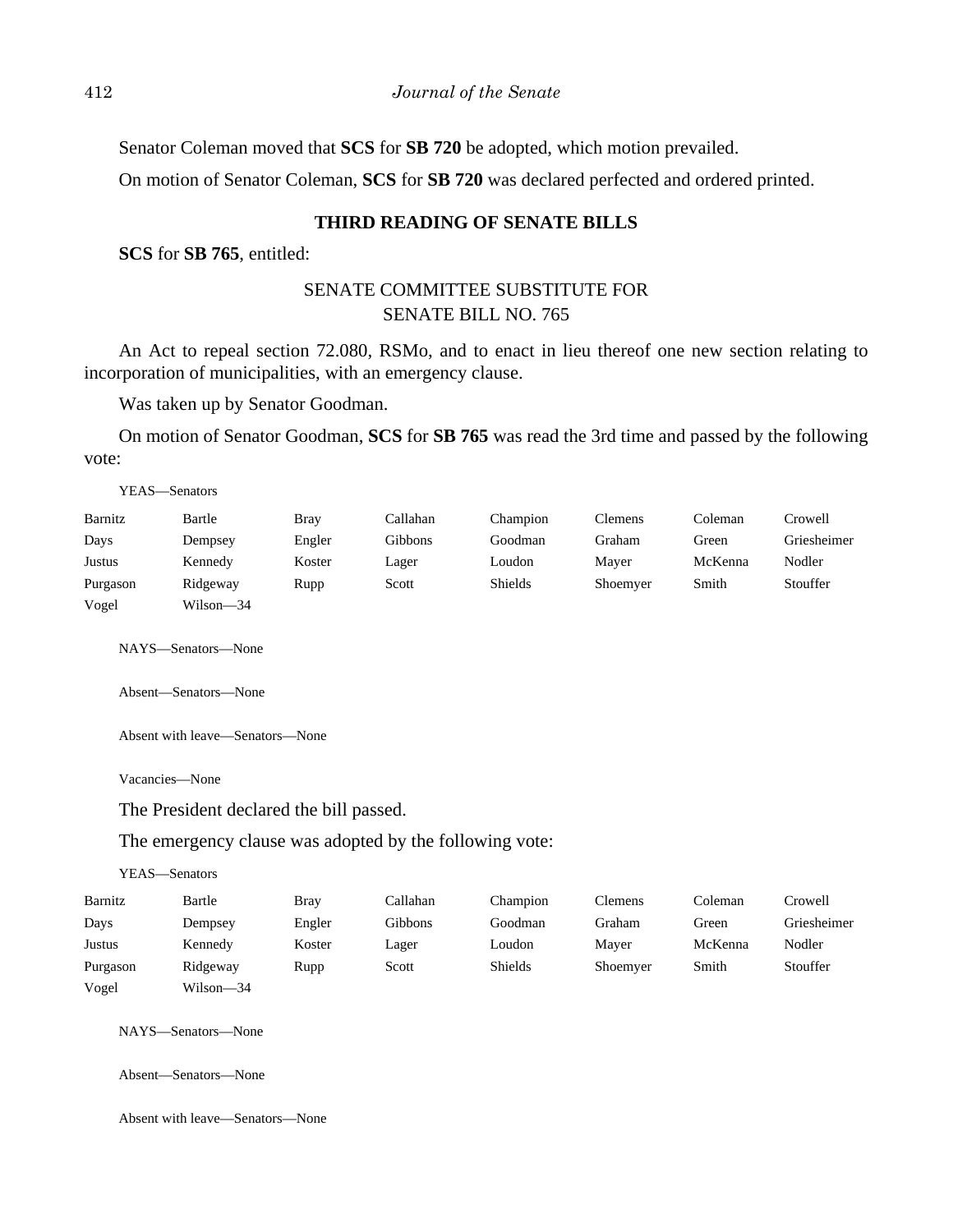Vacancies—None

On motion of Senator Goodman, title to the bill was agreed to.

Senator Goodman moved that the vote by which the bill passed be reconsidered.

Senator Shields moved that motion lay on the table, which motion prevailed.

#### **INTRODUCTION OF BILLS**

The following Bills were read the 1st time and ordered printed:

**SB 1281**–By Griesheimer.

An Act to repeal sections 32.063, 136.055, 144.060, 144.069, 144.080, 144.081, 144.100, 144.130, and 144.525, RSMo, and to enact in lieu thereof ten new sections relating to collection of taxes by motor vehicle dealers, with penalty provisions.

**SB 1282**–By Smith.

An Act to amend chapter 173, RSMo, by adding thereto one new section relating to ACT test preparation.

**SB 1283**–By Dempsey, Shields, Ridgeway, Rupp and Kennedy.

An Act to repeal sections 23.140, 135.535, 135.562, 143.121, 191.400, 192.014, 192.083, 208.152, 208.955, 376.986, 660.062, and 660.750, RSMo, and to enact in lieu thereof sixty-nine new sections relating to the Missouri health transformation act of 2008.

**SB 1284**–By Ridgeway.

An Act to amend chapter 302, RSMo, by adding thereto one new section relating to the suspension of driver's licenses and motor vehicle registrations for failing to pay towing charges.

**SB 1285**–By Ridgeway.

An Act to repeal sections 137.180, 137.355, and 137.490, RSMo, and to enact in lieu thereof four new sections relating to property taxation.

**SB 1286**–By Scott.

An Act to amend chapter 537, RSMo, by adding thereto three new sections relating to business premises safety.

**SB 1287**–By Scott.

An Act to repeal sections 211.031, 472.020, and 472.030, RSMo, and to enact in lieu thereof three new sections relating to concurrent jurisdiction for certain juvenile and probate proceedings.

**SB 1288**–By Shields.

An Act to repeal section 105.473, RSMo, and to enact in lieu thereof one new section relating to lobbyist reporting requirements for expenditures for committees of the house and senate.

#### **REFERRALS**

President Pro Tem Gibbons referred **SCR 34** and **SCR 35** to the Committee on Rules, Joint Rules, Resolutions and Ethics.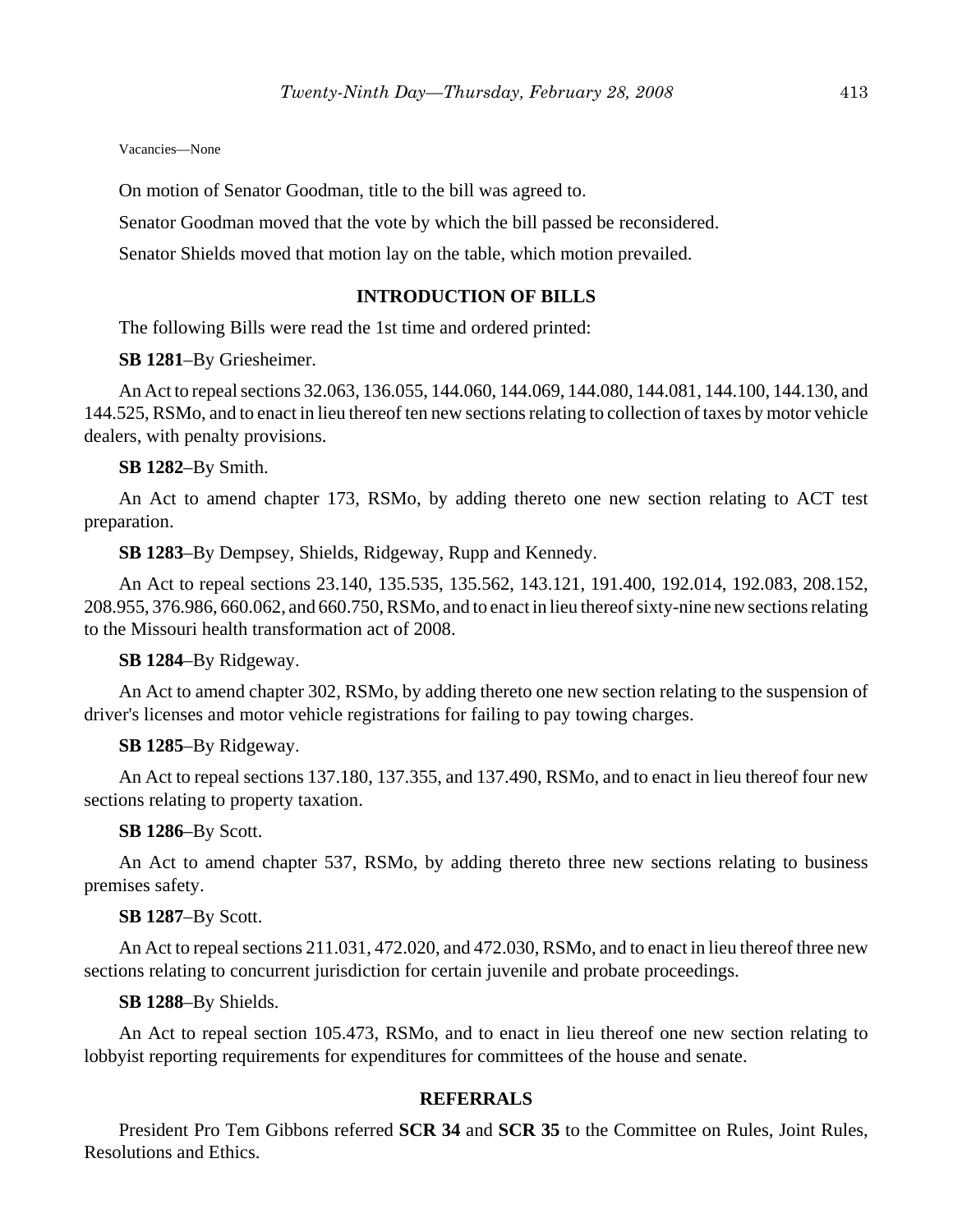#### **SECOND READING OF SENATE BILLS**

The following Bills and Joint Resolution were read the 2nd time and referred to the Committees indicated:

- **SB 1199**—Health and Mental Health.
- **SB 1200**—Judiciary and Civil and Criminal Jurisprudence.
- **SB 1201**—Economic Development, Tourism and Local Government.
- **SB 1202**—Financial and Governmental Organizations and Elections.
- **SB 1203**—Pensions, Veterans' Affairs and General Laws.
- **SB 1204**—Governmental Accountability and Fiscal Oversight.
- **SB 1205**—Ways and Means.
- **SB 1206**—Economic Development, Tourism and Local Government.
- **SB 1207**—Seniors, Families and Public Health.
- **SB 1208**—Judiciary and Civil and Criminal Jurisprudence.
- **SB 1209**—Economic Development, Tourism and Local Government.
- **SB 1210**—Judiciary and Civil and Criminal Jurisprudence.
- **SB 1211**—Judiciary and Civil and Criminal Jurisprudence.
- **SB 1212**—Education.
- **SB 1213**—Ways and Means.
- **SB 1214**—Financial and Governmental Organizations and Elections.
- **SB 1215**—Judiciary and Civil and Criminal Jurisprudence.
- **SB 1216**—Health and Mental Health.
- **SB 1217**—Transportation.
- **SB 1218**—Judiciary and Civil and Criminal Jurisprudence.
- **SB 1219**—Judiciary and Civil and Criminal Jurisprudence.
- **SB 1220**—Ways and Means.
- **SB 1221**—Education.
- **SB 1222**—Small Business, Insurance and Industrial Relations.
- **SB 1223**—Education.
- **SB 1224**—Judiciary and Civil and Criminal Jurisprudence.
- **SB 1225**—Education.
- **SB 1226**—Education.
- **SB 1227**—Judiciary and Civil and Criminal Jurisprudence.
- **SB 1228**—Financial and Governmental Organizations and Elections.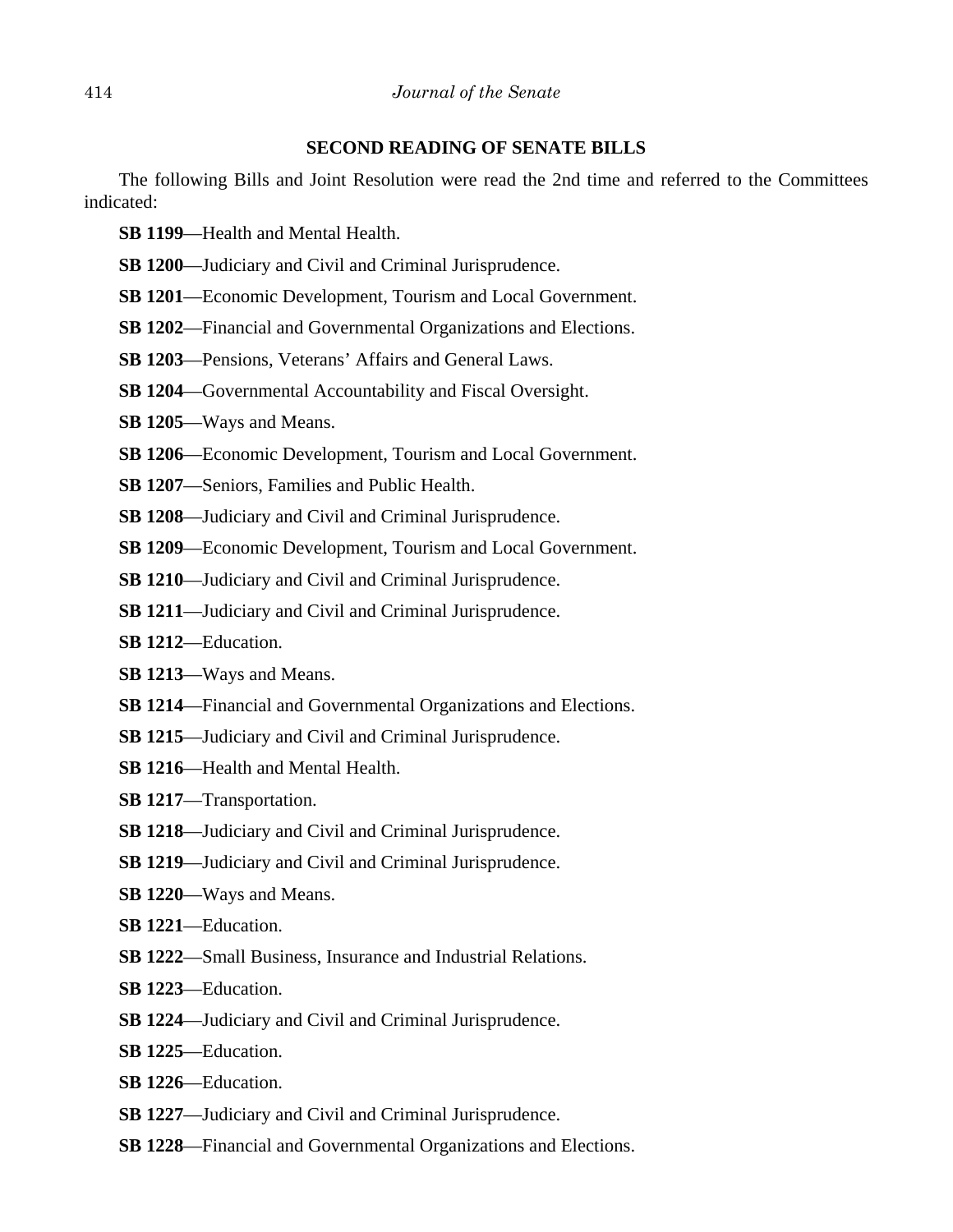**SB 1229**—Pensions, Veterans' Affairs and General Laws.

**SB 1230**—Pensions, Veterans' Affairs and General Laws.

**SB 1231**—Financial and Governmental Organizations and Elections.

**SB 1232**—Education.

**SB 1233**—Health and Mental Health.

**SB 1234**—Ways and Means.

**SB 1235**—Judiciary and Civil and Criminal Jurisprudence.

**SB 1236**—Financial and Governmental Organizations and Elections.

**SB 1237**—Judiciary and Civil and Criminal Jurisprudence.

**SB 1238**—Judiciary and Civil and Criminal Jurisprudence.

**SB 1239**—Transportation.

**SB 1240**—Economic Development, Tourism and Local Government.

**SB 1241**—Small Business, Insurance and Industrial Relations.

**SJR 48**—Transportation.

#### **MESSAGES FROM THE HOUSE**

The following messages were received from the House of Representatives through its Chief Clerk:

Mr. President: I am instructed by the House of Representatives to inform the Senate that the House has taken up and passed **HB 1970**, entitled:

An Act to amend chapter 407, RSMo, by adding thereto one new section relating to motor vehicle dealers.

In which the concurrence of the Senate is respectfully requested.

Read 1st time.

Also,

Mr. President: I am instructed by the House of Representatives to inform the Senate that the House has taken up and passed **HCS** for **HB 1763**, entitled:

An Act to repeal sections 116.080 and 116.090, RSMo, and to enact in lieu thereof two new sections relating to petition circulators, with penalty provisions.

In which the concurrence of the Senate is respectfully requested.

Read 1st time.

Also,

Mr. President: I am instructed by the House of Representatives to inform the Senate that the House has taken up and passed **HCS** for **HB 1314**, entitled:

An Act to repeal sections 160.261, 168.021, 168.071, 168.133, 210.135, 210.915, 210.922, and 556.037, RSMo, and to enact in lieu thereof twelve new sections relating to protecting children from sexual offenders, with penalty provisions.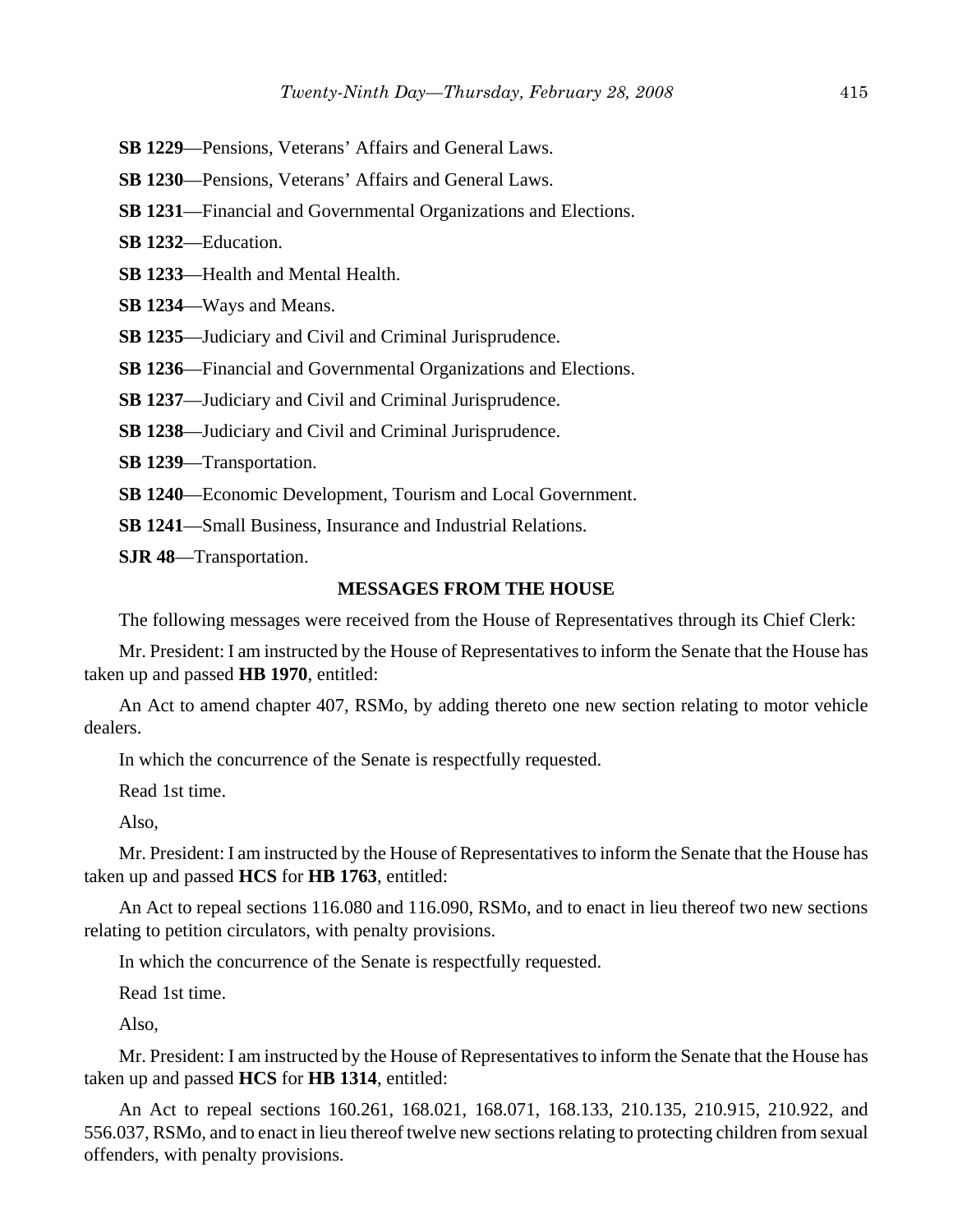In which the concurrence of the Senate is respectfully requested.

Read 1st time.

#### **INTRODUCTIONS OF GUESTS**

Senator Justus introduced to the Senate, Patrick Bauman, Henry Gleason, Nick Hirner, Sam Weis, Danny Herrington, Caleb Ellermann, Carson Bode, Esteban Castillo, Sam Chapman, Robbie Holmquist, Eric Renner, Andrew Rios, Nicholas Schaible and Matthew Thorman, members of St. Peter's Catholic School Cub Scout Pack 118, Kansas City.

Senator Crowell introduced to the Senate, Marla Mills, Old Town Cape.

Senator Barnitz introduced to the Senate, Christina Burkholder, Belle; Brandy Barnes, Kayleigh Jones, Andrianna Stagner, Sarah Grahl, Julianne Skaggs and Andrea Rolufs, Rolla; and Donna McKeever, Jerome; representatives from Miss Missouri Outdoors Pageant.

Senator Shoemyer introduced to the Senate, Colin Cain, Jensen Crenshaw and Marsha Levengood, Canton.

Senator Shields introduced to the Senate, students from Hawthorn Elementary School, Kansas City.

On motion of Senator Shields, the Senate adjourned until 4:00 p.m., Monday, March 3, 2008.

# SENATE CALENDAR  $\overline{\phantom{a}}$

# THIRTIETH DAY–MONDAY, MARCH 3, 2008 \_\_\_\_\_\_

# FORMAL CALENDAR

# SECOND READING OF SENATE BILLS

SB 1242-Barnitz SB 1243-Barnitz SB 1244-Barnitz SB 1245-Nodler SB 1246-Justus SB 1247-Coleman SB 1248-Mayer SB 1249-Wilson SB 1250-Wilson SB 1251-Days SB 1252-Days SB 1253-Shoemyer SB 1254-Green

SB 1255-Purgason SB 1256-Lager SB 1257-Goodman SB 1258-Goodman SB 1259-Bartle SB 1260-Bartle SB 1261-Bray SB 1262-Bray SB 1263-Bray SB 1264-Bray SB 1265-Bray SB 1266-Bray SB 1267-Bray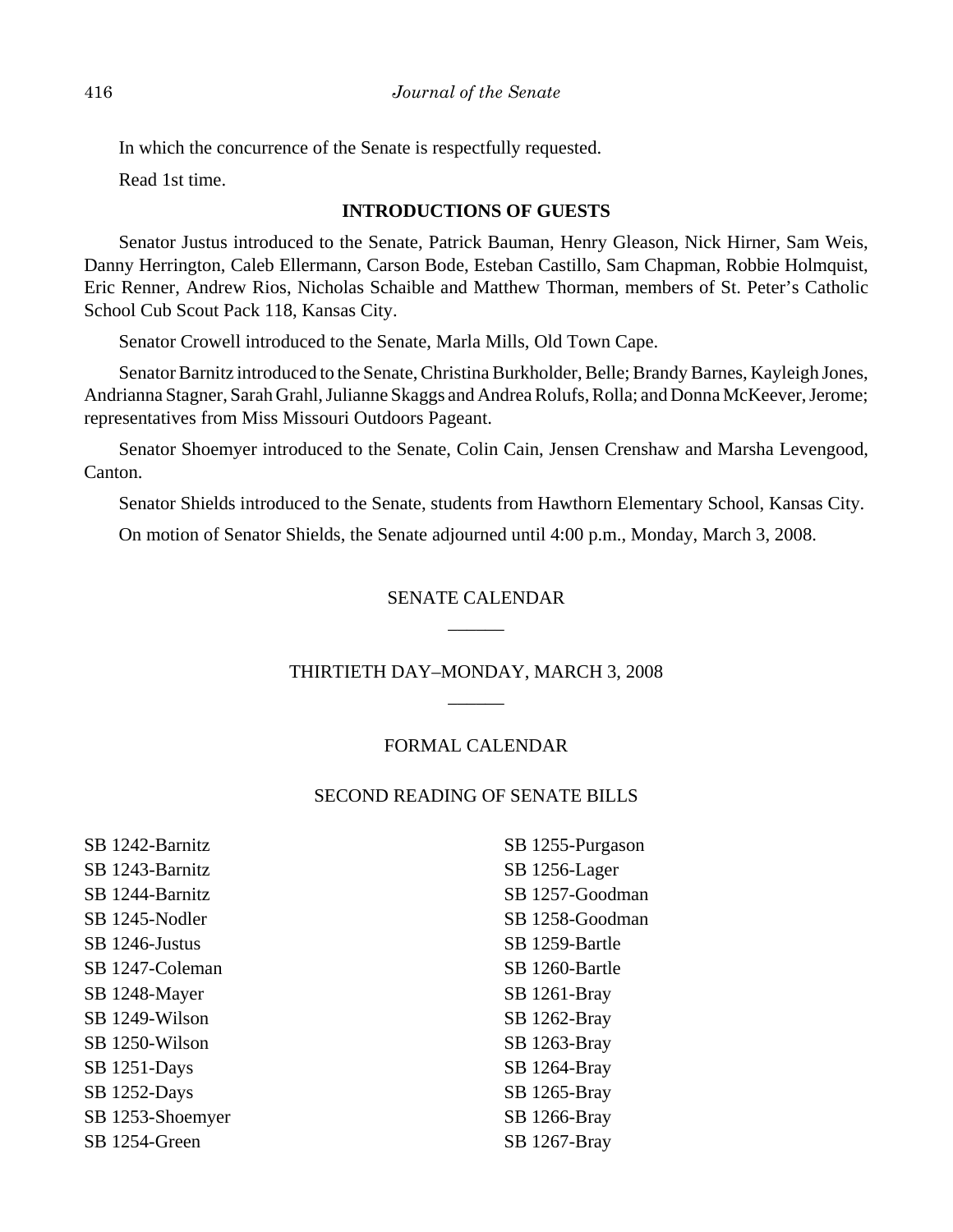SB 1268-Ridgeway SB 1269-Ridgeway and Goodman SB 1270-Ridgeway SB 1271-Kennedy and Coleman SB 1272-Kennedy SB 1273-Wilson SB 1274-Stouffer SB 1275-Vogel SB 1276-Griesheimer SB 1277-Scott, et al SB 1278-Shields SB 1279-Clemens

SB 1280-Clemens SB 1281-Griesheimer SB 1282-Smith SB 1283-Dempsey, et al SB 1284-Ridgeway SB 1285-Ridgeway SB 1286-Scott SB 1287-Scott SB 1288-Shields SJR 49-Lager SJR 50-Lager

#### HOUSE BILLS ON SECOND READING

HCS for HB 1380 HB 1386-Cox and Ruestman HB 1313-Wright, et al HB 1311-Hoskins HB 1628-Cooper (120) HB 1670-Cooper (120) HB 1320-Brown (50) HCS for HB 1305 HB 1656-Nance and Cooper (120) HCS for HB 1575

HB 1354-Wilson (119), et al HCS for HJR 55 HCS for HB 1774 HB 1406-Deeken, et al HB 1310-Hoskins HCS for HB 1309 HB 1970-Wasson HCS for HB 1763 HCS for HB 1314

# THIRD READING OF SENATE BILLS

SCS for SB 781-Smith SS for SCS for SB 778-Justus SB 958-Goodman SCS for SB 806-Engler

#### SENATE BILLS FOR PERFECTION

- 1. SB 1007-Loudon
- 2. SBs 909, 954, 934 & 1003-Engler, with SCS
- 3. SB 749-Ridgeway, with SCS
- 4. SB 729-Griesheimer, with SCS
- 5. SB 768-Rupp and Gibbons, with SCS
- 6. SB 776-Justus and Koster, with SCS
- 7. SBs 714, 933, 899 & 758-Loudon and Gibbons, with SCS
- 8. SJRs 34 & 30-Crowell and Coleman, with SCS
- 9. SB 898-Clemens, with SCS